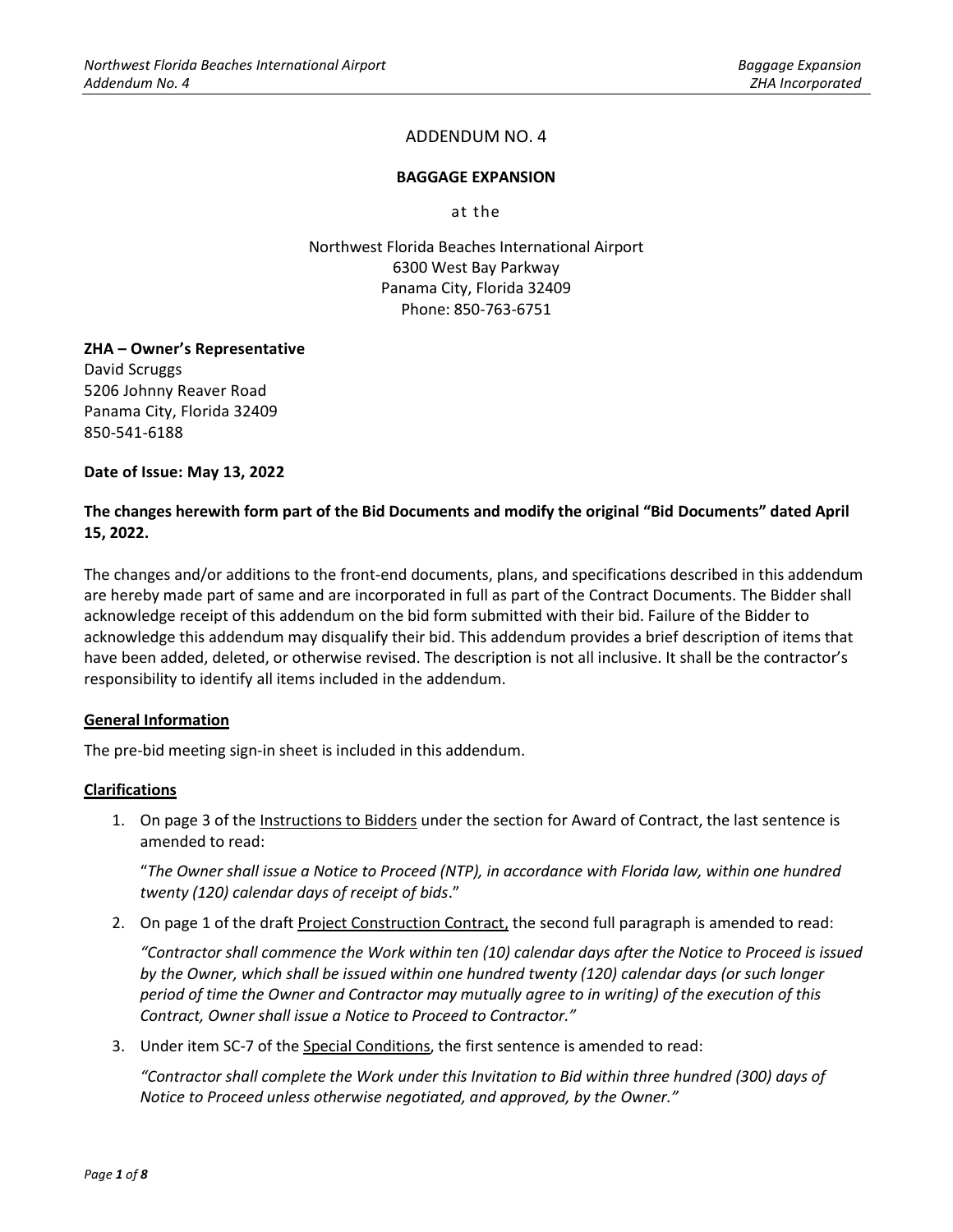- 4. A clause referencing escalation has been added to section GC-27 of the General Conditions. The revised document is included in this addendum.
- 5. A revised Bid Proposal is included in this addendum.

## **Revised Drawings**

- A. GENERAL
	- a. **REVISED:** G-0.0.0 COVER SHEET, sheet index revised, title revised to Permit Documents
	- b. **REVISED:** G-0.0.1 NOTES, SYMBOLS, & ABBREVIATIONS, Safety Notes Added to sheet
	- c. **REVISED:** G-1.0.0 LIFE SAFETY PLAN, Added baggage carousel outlines for reference
- B. ARCHITECTURE
	- a. **REVISED**: A-1.0.1 DEMOLITION FLOOR PLAN, included existing apron demolition, added section cut for existing wall, revised notes
	- b. **REVISED**: A-1.1.1 DEMOLTITION ELEVATIONS, revised/ added notes re: existing conditions, added wall demolition section
	- c. **REVISED**: A-2.0.1 SITE PLAN, added note re: new apron
	- d. **REVISED**: A-2.0.2 FLOOR PLAN, added baggage carousel outline for reference, added column CL dimensions, revised note re: OHD schedule, relocating existing pipes, added hatch patterns to existing spaces, added baggage carousel outlines for reference
	- e. **REVISED**: A-2.0.3 ROOF PLAN, added rooftop equipment w/ section cut, added roof curb detail
	- f. **REVISED**: A-3.0.1 EXTERIOR ELEVATIONS, added/ revised notes re: aluminum canopy, Siamese connection, fence location, added compass references to elevation titles
	- g. **REVISED**: A-4.0.1 BUILDING SECTIONS, added rooftop equipment
	- h. **REVISED**: A-4.0.2 BUILDING SECTIONS, added bollards/ notes, revised window elevations/ notations
	- i. **REVISED**: A-4.1.1 BUILDING SECTIONS, revised/ added notes re: painted gypsum bd @ interior of framed walls
	- j. **REVISED**: A-4.1.2 BUILDING SECTIONS, added new wall sections
	- k. **REVISED**: A-4.1.3 ROOF SECTIONS, revised/ added notes re: painted gypsum bd @ interior of framed walls, revised note re: metal roof closures
	- l. **ADDED**: A-5.0.1 DOOR & WINDOW ELEVATIONS,
	- m. **REVISED**: A-6.0.1 REFLECTED CEILING PLAN, revised to add mechanical roof penetrations & overhead plumbing
	- n. **REVISED**: A-7.0.1 ENLARGED DETAILS, revised details/ notes to indicate bollard locations, revised curtainwall details
	- o. **REVISED**: A-7.0.2 ROOF DETAILS, added roof column penetration/ flashing detail
- C. CIVIL
	- a. **REVISED:** C-5 Existing Conditions & Demo, Revised Landscape and Demolition notes
	- b. **REVISED:** C-6 Site Plan, Revised fence location, Legend hatches
	- c. **REVISED:** C-7 Grading & Utility Plan, Revised Legend hatches, added slopes
	- d. **REVISED:** C-9 Fence Details, Deleted double swing gate
	- e. **ADDED:** C-10 Sod Plan
- D. STRUCTURAL
	- a. **REVISED:** S-0.0.1 Added sheets S-6.0.1 & S-6.0.2 to the sheet index Removed lightweight fill from concrete spec Added pre-engineered canopy gravity loads
	- b. **REVISED:** S-0.0.2 Added 3" metal decking and Epicore metal decking to the Metal Decking spec.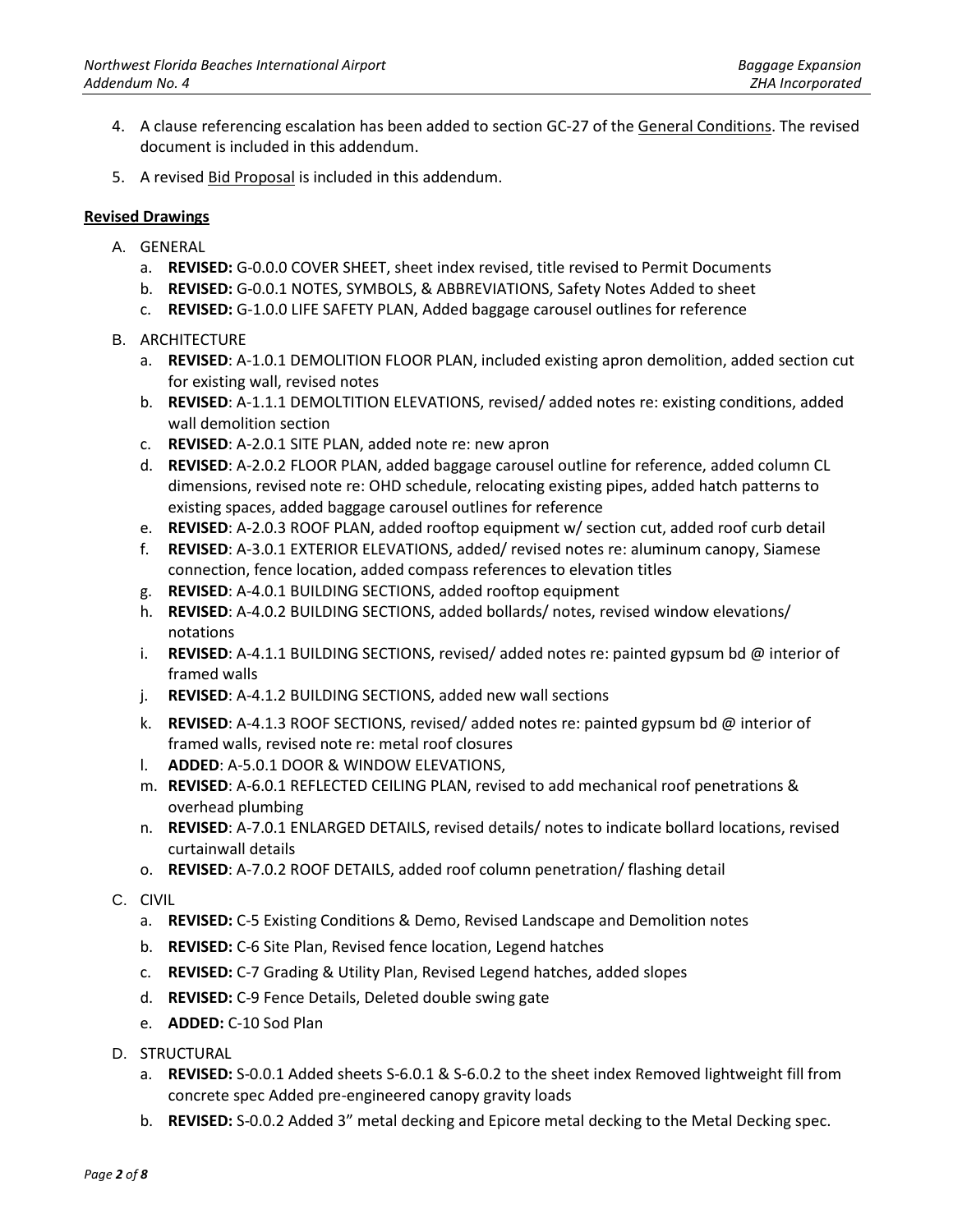Added Glue Laminated Timber spec. Added clarification note to field welding HDG steel

- c. **REVISED:** S-0.0.3 Changed the wind tables to read roof beams instead of joists or trusses Added pre-engineered canopy wind loads
- d. **REVISED:** S-1.0.1 Added note for column wraps around steel columns Added cuts for new wall sections Added note for plumbing coordination with footings Added key plan Changed slab-on-grade reinforcing and added capillary water barrier Added chamfers to the concrete column schedule Removed storefront column that abuts the CMU wall Revised the existing footing information on grid 23 Added note 19 to the plan notes Removed the steel column at the masonry wall along grid 27 Changed the SOG concrete to 4,000 psi Changed the masonry reinforcing from grid C west Removed the F20M callout along the existing buildings Changed the rebar in the masonry wall at grid C2,27 to 8" o.c. e. **REVISED:** S-2.0.1 Added note for Epicore deck Added note for fireproofing steel framing Added note for future roof top unit on low roof Added key plan Added cuts for new wall sections Added plan note callouts for different roof deck types Added Framing members and details to the west canopy Added note for all canopy framing to be HDG Added note for heavy timber design Added steel beams above the two future entry storefront columns Added note for overflow roof drains Changed beam size on gridline 27 between gridlines C1 & C2 Added a new embed plate detail for storefront header beam into CMU wall Removed the precast lintel note form the plan notes Added details for the full height column at the storefront along grid 27 Added moment connection symbols to all steel beam to column connections **f. REVISED:** S-3.0.1 Added capillary water barrier information to applicable details Modified the reinforcing in the trench drain detail Modified the reinforcing in detail 15/S-3.0.1 Modified the curb reinforcing in detail 11/S-3.0.1
	- Stopped the rebar at the top of the base plate in detail 3/S-3.0.1
- g. **REVISED:** S-3.0.2 Added capillary water barrier information to applicable details Added bent bar at slab edge in 1/S-3.0.2 Revised base plate information in 3/S-3.0.2
- h. **REVISED** S-4.0.1 Modified detail 8/S-4.0.1 to show an elevated opening Modified detail 10/S-4.0.1 to show existing wall Added detail 11/S-4.0.1 Added capillary water barrier to 1/S-4.0.1 Added a note for contractors option to pour concrete lintel beam 3/S-4.0.1 Added detail 12/S-4.0.1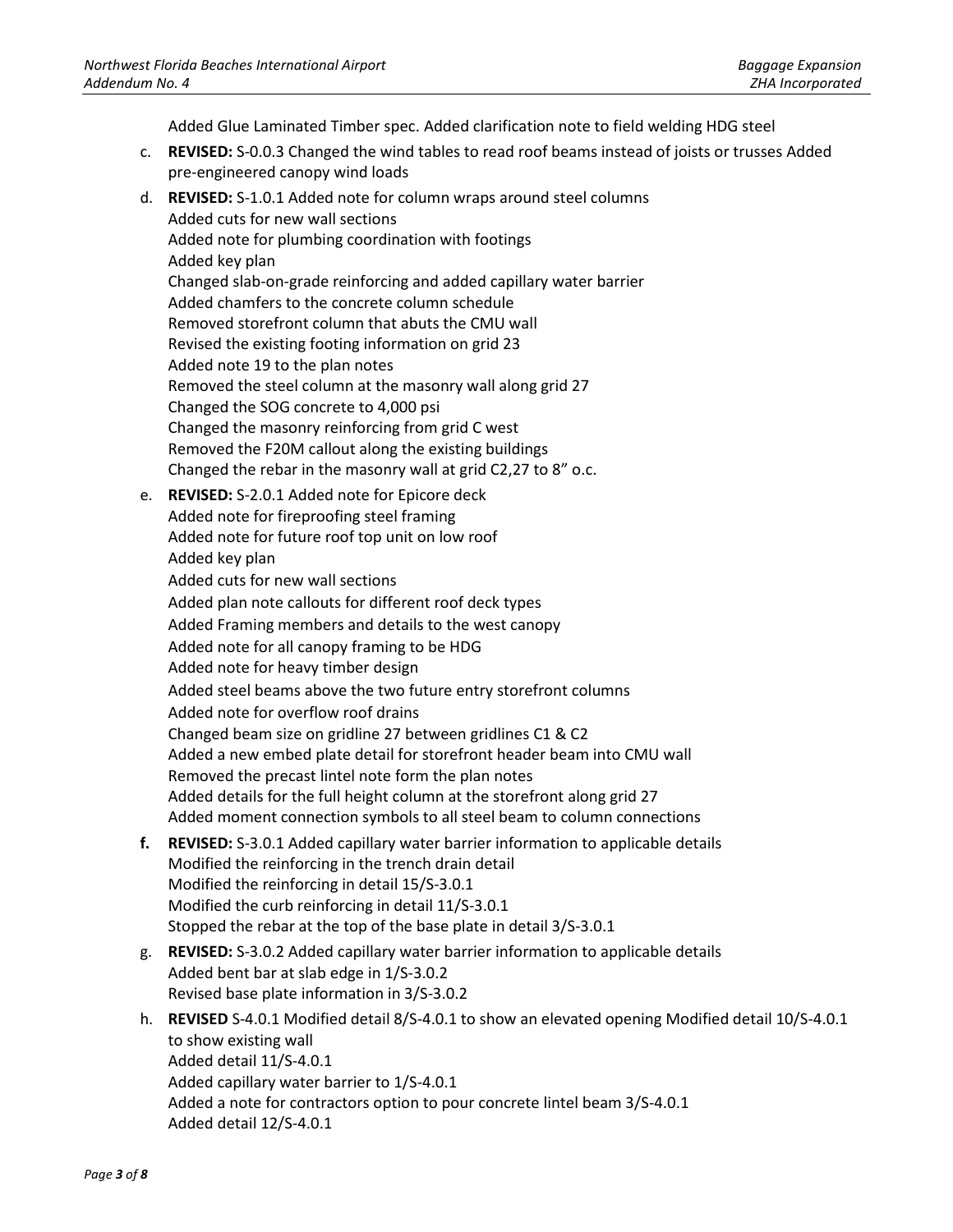- i. **REVISED:** S-5.0.1 Modified 4/S-5.0.1 to show 3" metal roof deck Added notes to 5&6/S-5.0.1 for future roof top equipment Changed the bent plate size on 7/S-5.0.1 Changed the bent plate size on 9/S-5.0.1 Added gusset plate to 10/S-5.0.1 and added bars to the knock out blocks Added stiffener plates to 11/S-5.0.1 Removed bearing plate and grout bed from 11/S-5.0.1 Added overhang dimensions to 11/S-5.0.1 Added details 13&14/S-5.0.1 Changed note on 8/S-5.0.1 to verity existing OH to remain with Arch Added notes to 12/S-5.0.1 j. **REVISED:** S-5.0.2 Added Epicore deck note and HSS to 1/S-5.0.2 Noted for Gluelam beam connections to match existing Added Bolt information to 2/S-5.0.2 Added gusset plates to 4/S-5.0.2 Modified detail 5/S-5.0.2 for a vertical slip connection Added new moment connection to 7/S-5.0.2 Modified the framing for 8/S-5.0.2 to show cantilever beams instead of angles Modified detail 9/S-5.0.2 to show valley along gridline B Changed the slope of the kicker on 6/S-5.0.2 to match existing Added detail 11/S-5.0.2 Revised detail to show kicker support bracket connecting to steel column 2/S- 5.0.2
	- Added a note to 10/S-5.0.2 to block out concrete at steel beam moment connections
- k. **ADDED:** S-6.0.1 Added sheet for wall sections
- l. **ADDED:** S-6.0.2 Added sheet for wall sections
- E. MECHANICAL
	- a. **REVISED** M0.0.1 Revised motor power, sones, and model number of F- Bag-6 and 7 in Fan Schedule.
	- b. **REVISED** M2.0.1 Revised location of F-Bag-6 and F-Bag-7 and added ducting. Added Sheet Note #4. Revised locations of gravity ventilators and revised routing to coordinate with lights and equipment.
	- c. **REVISED** M3.0.1 Added detail # 10, Plenum Box Detail.
- F. PLUMBING
	- a. **REVISED:** P1.0.1: Added Sheet Note #1 in its entirety. Added General Notes in its entirety.
	- b. **REVISED** P2.0.1 Revised storm water piping routing
- G. ELECTRICAL
	- a. **REVISED**: E-001 Revise legend. Add lightning protection symbols and remove unused symbols.
	- b. **REVISED**: E-101 Add exterior electrical devices in new expansion footprint to be demolished/removed.

Add interior electrical devices to be removed during demolition of west wall.

- **c. REVISED** E-201 Add receptacles for telecom power**.** Add ceiling receptacles for destratification fans power.
- **d. REVISED** E-202 Remove power packs and update lighting controls to tie into existing Lutron system**.**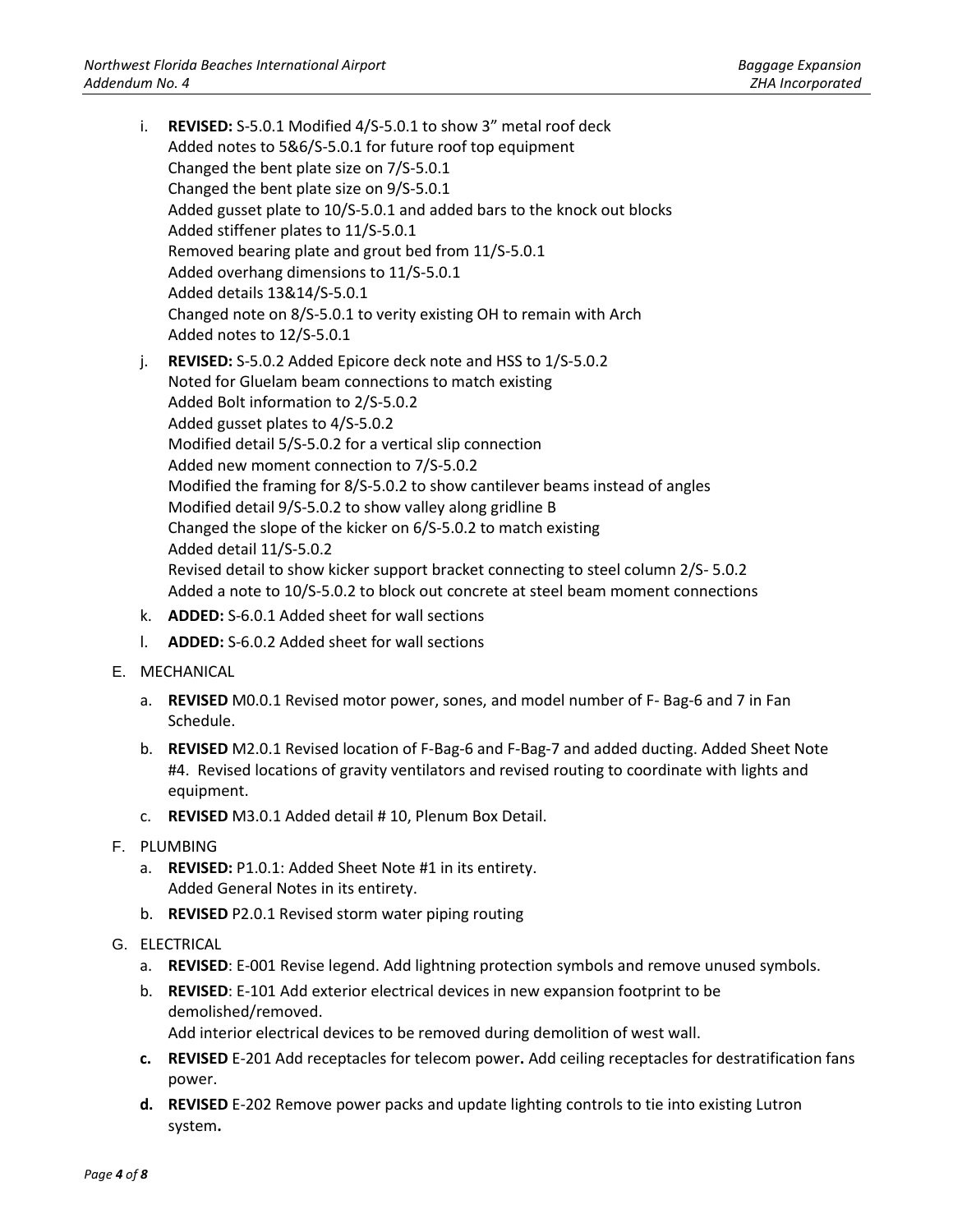- e. **REVISED** E-203 Update mechanical power in accordance with updated mechanical plans. Add mechanical equipment schedule.
- f. **REVISED** E-204 Relocate fire alarm horn/strobe.
- g. **REVISED** E-205 Shift air terminals to tie into existing LPS.
- **h. REVISED** E-301 Update lighting controls to match existing Lutron lighting controls system. Update fixture schedule
- **i. REVISED** E-401 Remove unused electrical details.
- **j. REVISED** E-402 Add electrolytic grounding detail.
- k. **REVISED E-**501 Add network lighting notes. Update panel schedule loads. Update panel schedule breaker sizes. Updated existing panel information.
- H. FIRE PROTECTION
	- a. **REVISED:** FP1.0.1 Added Sheet Notes 3 and 4 to relocate existing FDC and Fire Department Valves. Locations were added to the drawing. Added Sheet Note 5 to heat trace and insulated the fire sprinkler piping the FDC.
- I. TELE/COMM

No specification revision

#### **Questions and Responses**

| <b>ITEM#</b>            | <b>QUESTION</b>                                                                                                                                                                                                                               | <b>RESPONSE</b>                                                                                                                                                                                                                                                                                                                                                                                                                                                                                                                                                            |
|-------------------------|-----------------------------------------------------------------------------------------------------------------------------------------------------------------------------------------------------------------------------------------------|----------------------------------------------------------------------------------------------------------------------------------------------------------------------------------------------------------------------------------------------------------------------------------------------------------------------------------------------------------------------------------------------------------------------------------------------------------------------------------------------------------------------------------------------------------------------------|
| $\mathbf{1}$            | Also can you please verify if there was a<br>second addendum sent out that is removing<br>the Davis Bacon Wage Act Requirement.                                                                                                               | The Davis-Bacon Wage Act Requirements is not<br>being removed from the project.                                                                                                                                                                                                                                                                                                                                                                                                                                                                                            |
| $\overline{2}$          | Yesterday at the pre-bid meeting I heard that<br>JSM would be designing the baggage<br>carousel. I wanted to verify they would they<br>also be responsible for design as well as<br>installing the system.                                    | JSM does not build any conveying systems. The<br>design aspect is strictly sizing it appropriately. It is<br>the expectation that the BHS contractor would<br>manufacture or procure the slope plate carousel.<br>For matching existing, the important dimension for<br>the new supplier to match is the height that the bag<br>handlers must lift over when unloading. Other<br>dimension will be close but may not match exact.<br>Appearance most likely will not be an exact match.<br>Jon Oakes<br>JSM and Associates<br>Office: 352.508.4760<br>Mobile: 407.227.6890 |
| $\overline{\mathbf{3}}$ | When I was searching for the Notice to<br>Proceed Date, I found that one place it was<br>written as (30) days and the other place has it<br>spelled out "Ninety Days" but (30) days is<br>written. Can you please clarify what is<br>correct? | Per Addendum, the Notice to Proceed will be issued<br>within 120 days from receipt of bid proposals.                                                                                                                                                                                                                                                                                                                                                                                                                                                                       |
| 4                       | Who is the manufacturer of the existing<br>material, and do you want to match existing?<br>Who was the controls company on the<br>existing system?                                                                                            | This question will be addressed by the BHS<br>consultant via a special addendum to be issued on<br>5/19/22                                                                                                                                                                                                                                                                                                                                                                                                                                                                 |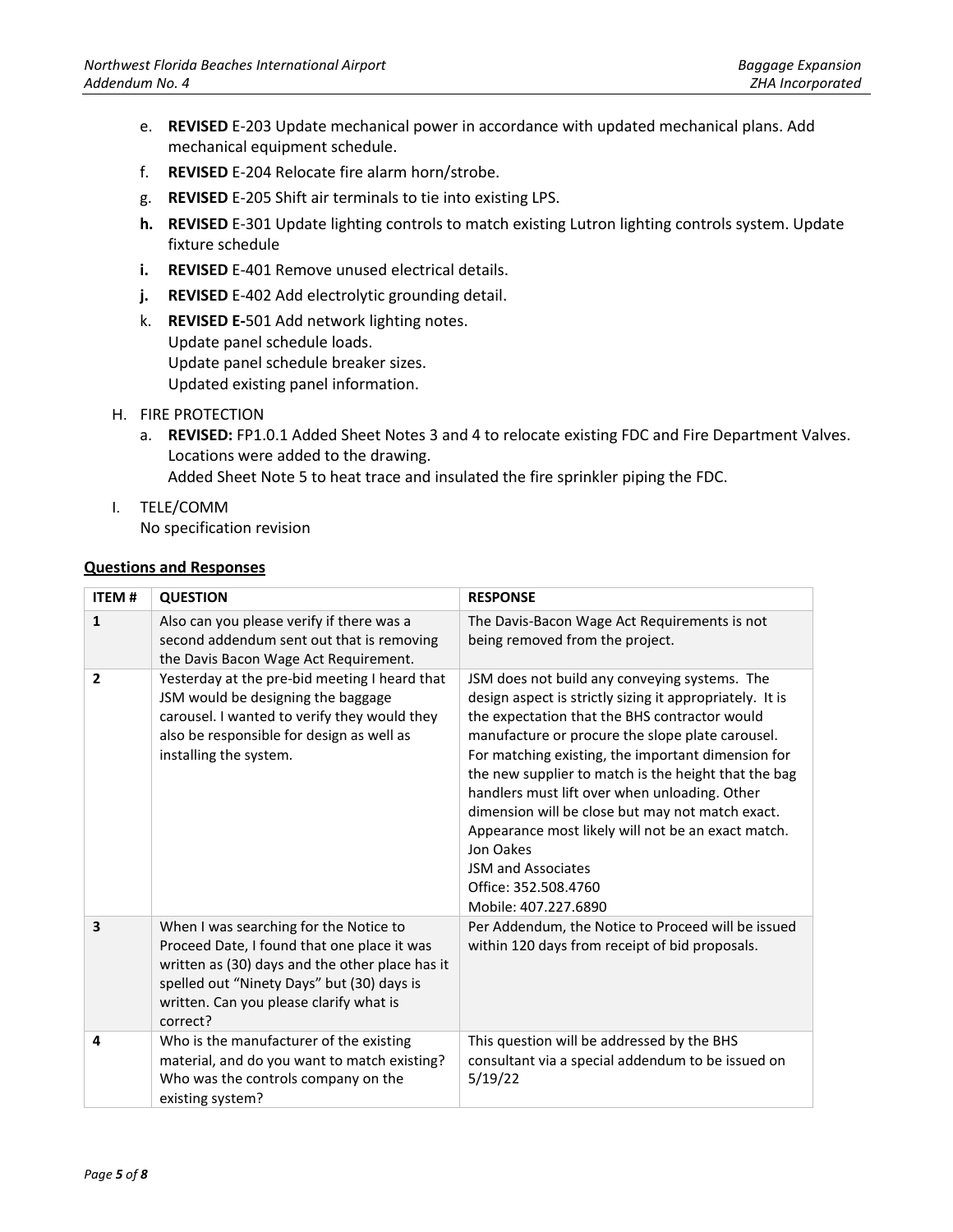| ITEM#                   | <b>QUESTION</b>                                                                                                                                                                                                                                                                                                                                                                                     | <b>RESPONSE</b>                                                                                                                                                                                                         |
|-------------------------|-----------------------------------------------------------------------------------------------------------------------------------------------------------------------------------------------------------------------------------------------------------------------------------------------------------------------------------------------------------------------------------------------------|-------------------------------------------------------------------------------------------------------------------------------------------------------------------------------------------------------------------------|
| 5                       | Please advise the manufacturer of the<br>existing PLC<br>PLC = Programmable logic controller                                                                                                                                                                                                                                                                                                        | This question will be addressed by the BHS<br>consultant via a special addendum to be issued on<br>5/19/22                                                                                                              |
| 6                       | Please advise what upper-level HMI is being<br>used, e.g., FactoryTalk, Wonderware, etc.<br>HMI = Human-Machine interface                                                                                                                                                                                                                                                                           | This question will be addressed by the BHS<br>consultant via a special addendum to be issued on<br>5/19/22                                                                                                              |
| $\overline{\mathbf{z}}$ | Also, I do not see a milestone schedule in any<br>of the documents. Can you tell me when<br>would be an anticipated notice to proceed<br>and also when you want us on site to start<br>and also and end date?                                                                                                                                                                                       | Per Addendum the Notice to Proceed will be issued<br>within 120 days of receipt of bids. The completion<br>schedule is 300 days from Notice to Proceed to<br>Substantial Completion.                                    |
| 8                       | I was just following up if you had any<br>clarification on the Notice to Proceed date.<br>Below it states the Notice to Proceed is<br>"ninety" days but "30" is depicted in<br>parentheses.                                                                                                                                                                                                         | Per Addendum the Notice to Proceed will be issued<br>within 120 days of receipt of bids. The completion<br>schedule is 300 days from Notice to Proceed to<br>Substantial Completion.                                    |
| $\boldsymbol{9}$        | On the Glulam at the exterior, the plans say<br>to match the existing Glulam. Can you please<br>clarify what Specie is used as well as<br>Treatment used on the existing Glulam so<br>that the new installed Glulam will match the<br>existing ones?                                                                                                                                                | Spec from Original project inserted into project<br>specs.                                                                                                                                                              |
| 10                      | I'm requesting the Phase and Voltage for the<br>Door Operators as I am having issues finding<br>it in the electrical drawings.                                                                                                                                                                                                                                                                      | The overhead doors should be 480V 3PH.                                                                                                                                                                                  |
| 11                      | Can you please provide manufactures<br>information on the existing fire alarm system<br>that is on site, the specs indicate to match the<br>existing system?                                                                                                                                                                                                                                        | The fire alarm system is a Notifier by Honeywell<br>system. It is an addressable fire alarm control panel,<br>Fire Warden-50 and Fire Warden-50C. The control<br>panel is an Intelligent Control Panel Fire Warden SLC. |
| 12                      | Could I please get the full information on the<br>insurance and bonding requirements for the<br>Panama City baggage expansion project?                                                                                                                                                                                                                                                              | Insurance and Bonding information are provided in<br>the Bid Documents.                                                                                                                                                 |
| 13                      | In the "General Provisions" document, the<br>maximum length for the construction<br>schedule is listed as 345 days, however in the<br>"Baggage Expansion Project Manual" it<br>describes the length of the projects being "6<br>months from notice to proceed". Will a<br>schedule be released with dates defining<br>start/end dates as well as submittals and<br>phasing dates prior to bid date? | Per Addendum the Notice to Proceed will be issued<br>within 120 days of receipt of bids. The completion<br>schedule is 300 days from Notice to Proceed to<br>Substantial Completion.                                    |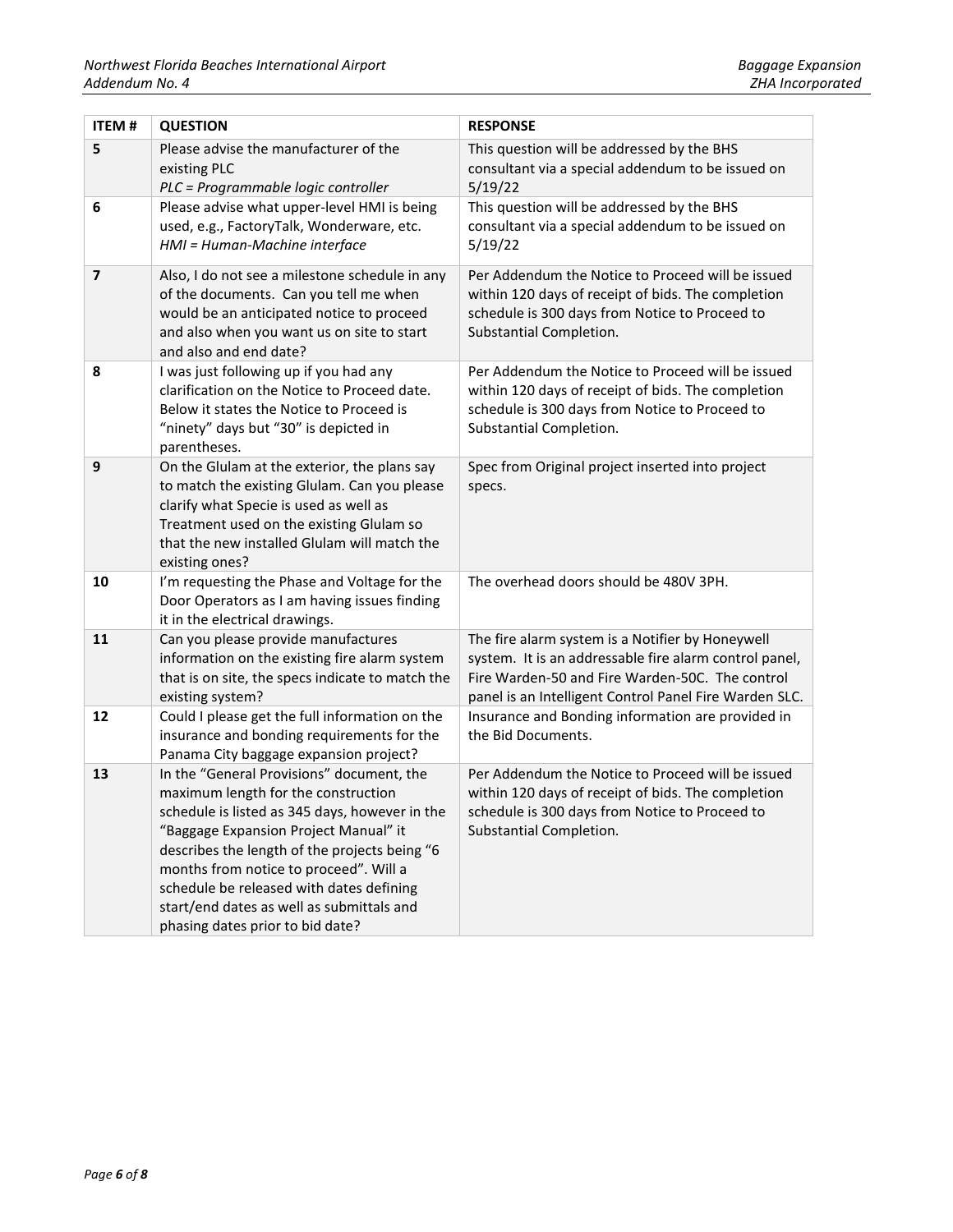| <b>ITEM#</b> | <b>QUESTION</b>                                                                                                                                                                                                                                                                                                                                                                                                                                                                                                                                                                                                                                                                                                                                                                                                                                                                                  | <b>RESPONSE</b>                                                                                                                                                                   |
|--------------|--------------------------------------------------------------------------------------------------------------------------------------------------------------------------------------------------------------------------------------------------------------------------------------------------------------------------------------------------------------------------------------------------------------------------------------------------------------------------------------------------------------------------------------------------------------------------------------------------------------------------------------------------------------------------------------------------------------------------------------------------------------------------------------------------------------------------------------------------------------------------------------------------|-----------------------------------------------------------------------------------------------------------------------------------------------------------------------------------|
| 14           | Confirm if the following from 2.7.6 in the<br>specifications is correct:<br><b>PLCs</b><br>a) All of the outbound conveyor subsystems<br>shall be controlled by programmable logic<br>controllers (PLCs) with Hot Back-up for<br>redundancy purposes and shall be located in<br>the MCPs.<br>b) The BHS conveyor control system shall be<br>based on multiple Programmable Logic<br>Controllers (PLCs) interconnected to each<br>other by the BHS low-level data<br>communication network. The PLCs and<br>respective IO chassis will be divided as<br>follows: Existing outbound system only has<br>one redundant pair of PLCs.<br>1. PLC1: MCP1, MPC7<br>2. PLC2: MCP2, MCP3, MCP4<br>3. PLC3: MCP5, MCP6<br>4. PLC5: MCP8<br>5. PLC6: MCP9<br>h) Provide PLC system with Ethernet<br>capability for connection to external devices.<br>Existing outbound MCPs are connected via<br>ControlNet | This question will be addressed by the BHS<br>consultant via a special addendum to be issued on<br>5/19/22                                                                        |
| 15           | The specifications show three design review<br>meetings in section 3.7.2-Controls Meetings.<br>Are these required? If so, in-person?                                                                                                                                                                                                                                                                                                                                                                                                                                                                                                                                                                                                                                                                                                                                                             | This question will be addressed by the BHS<br>consultant via a special addendum to be issued on<br>5/19/22                                                                        |
| 16           | In section 1.12.10-Factory Acceptance<br>Documentation, it indicates to submit a FAT<br>plan. Is a FAT required for this project?                                                                                                                                                                                                                                                                                                                                                                                                                                                                                                                                                                                                                                                                                                                                                                | This question will be addressed by the BHS<br>consultant via a special addendum to be issued on<br>5/19/22                                                                        |
| 17           | Can you please provide a Window Schedule<br>and a Door Schedule. Both are missing from<br>the plans and sub-contractors are asking for<br>the dimensions.                                                                                                                                                                                                                                                                                                                                                                                                                                                                                                                                                                                                                                                                                                                                        | Door specification provided in 100% drawings                                                                                                                                      |
| 18           | Are any updates to existing reports required?<br>Specifically do reports need to be updated to<br>PGDS v7?                                                                                                                                                                                                                                                                                                                                                                                                                                                                                                                                                                                                                                                                                                                                                                                       | This question will be addressed by the BHS<br>consultant via a special addendum to be issued on<br>5/19/22                                                                        |
| 19           | Please provide a copy of the sign in sheet<br>from the Pre-Bid meeting                                                                                                                                                                                                                                                                                                                                                                                                                                                                                                                                                                                                                                                                                                                                                                                                                           | A copy of the Pre-Bid sign-in sheet is included in<br>Addendum #4                                                                                                                 |
| 20           | Please Add - JBT Aerotech to approved list of<br>BHSC vendors- JBT is Florida licensed and<br>qualified for this SOW.                                                                                                                                                                                                                                                                                                                                                                                                                                                                                                                                                                                                                                                                                                                                                                            | This question will be addressed by the BHS<br>consultant via a special addendum to be issued on<br>5/19/22                                                                        |
| 21           | The Baggage Handling System - BHS is not on<br>the Bid Form- (Bid Documents -Section 2) for<br>pricing                                                                                                                                                                                                                                                                                                                                                                                                                                                                                                                                                                                                                                                                                                                                                                                           | Bid Form has been modified by Addendum to add a<br>separate Bid Item for Bag Make-up equipment and<br>Installation.                                                               |
| 22           | As most Bid documents are related to "Civil"<br>facility -ground work- Asphalt/Concrete-etc.<br>Scope of Work<br>a. Allow BHSC- Baggage Handling Contractor<br>to bid the BHS work separate as described in<br>Section 34 as GC for this SOW- separate from                                                                                                                                                                                                                                                                                                                                                                                                                                                                                                                                                                                                                                      | Bid Form has been modified by Addendum to add a<br>separate Bid Item for Bag Make-up equipment and<br>Installation.<br>BHSC - must be licensed in Florida and provide Bid<br>Bond |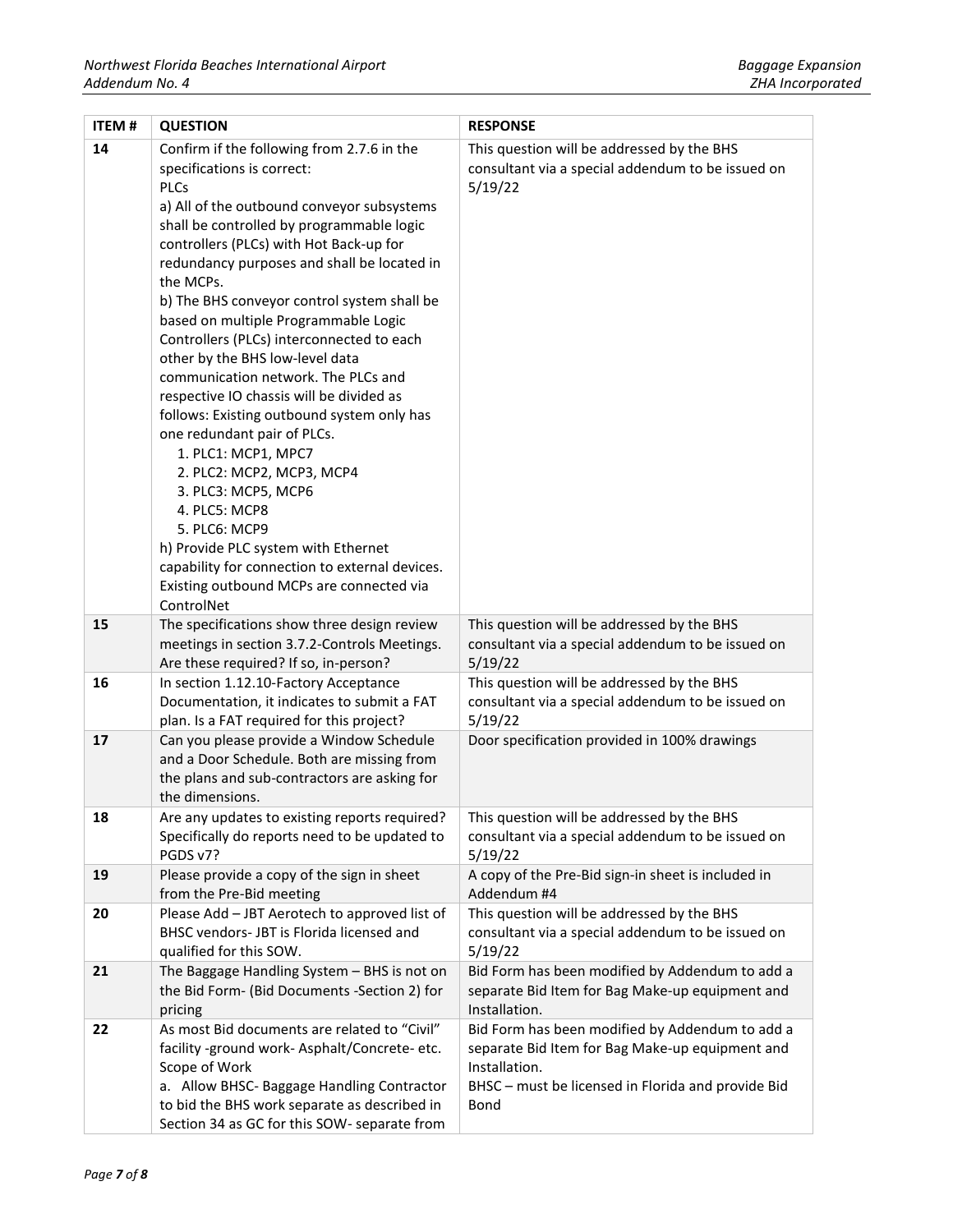| <b>ITEM#</b> | <b>QUESTION</b>                                                                                                                                                                                                             | <b>RESPONSE</b>                                                                                                                                                                      |
|--------------|-----------------------------------------------------------------------------------------------------------------------------------------------------------------------------------------------------------------------------|--------------------------------------------------------------------------------------------------------------------------------------------------------------------------------------|
|              | the "Civil" GC Facility - SOW?<br>i. BHSC - must be licensed in Florida and<br>provide Bid Bond                                                                                                                             |                                                                                                                                                                                      |
| 23           | Please allow extension to 5/25 for BHS<br>Contractors and subcontractors to address<br>RFI responses, Bid Form and Bidding<br>procedure updates<br>a. (As bid must be hand delivered to Panama<br>City)                     | Bid date has been changed to 5/24 per Addendum 3                                                                                                                                     |
| 24           | As the BHS SOW is not identified in Bid docs-                                                                                                                                                                               |                                                                                                                                                                                      |
|              | a. Please confirm the completion schedule-<br>General Provisions - Sec 80-08-345 days and<br>liquidated damages as noted                                                                                                    | Per Addendum the Notice to Proceed will be issued<br>within 120 days of receipt of bids. The completion<br>schedule is 300 days from Notice to Proceed to<br>Substantial Completion. |
| 25           | The SOW is sortation of baggage from the<br>Clear line- post CBRA- Please confirm no TSA<br>testing is required                                                                                                             | This question will be addressed by the BHS<br>consultant via a special addendum to be issued on<br>5/19/22                                                                           |
| 26           | Please confirm provided for this BHS SOW<br>shall only provide back-up of the Provided<br>PLC in the new MCP<br>a. APC UPS 650VA acceptable- (Dell or other<br>OEM)<br>b. SOW does not define, load requirements<br>for any | This question will be addressed by the BHS<br>consultant via a special addendum to be issued on<br>5/19/22                                                                           |
| 27           | Please confirm the existing control network<br>for the BHS components- ENET, DNET??                                                                                                                                         | This question will be addressed by the BHS<br>consultant via a special addendum to be issued on<br>5/19/22                                                                           |
| 28           | Please confirm Hot back-up not required for<br>controls PLC in MCP provided for this SOW                                                                                                                                    | This question will be addressed by the BHS<br>consultant via a special addendum to be issued on<br>5/19/22                                                                           |
| 29           | Please confirm existing PLC architecture                                                                                                                                                                                    | This question will be addressed by the BHS<br>consultant via a special addendum to be issued on<br>5/19/22                                                                           |

#### **Attachments Included:**

- Baggage Expansion Pre-bid Sign-in Sheet
- General Conditions *Revised*
- Bid Proposal *Revised*
- NWFBIA Outbound Baggage Expansion Permit Documents
- 100% Permit Document Specs Baggage

*This addendum supersedes any verbal or other instructions given to any proposer. All other parts of the Bid Documents have been maintained as originally distributed or previously amended.*

**END OF ADDENDUM NO. 4**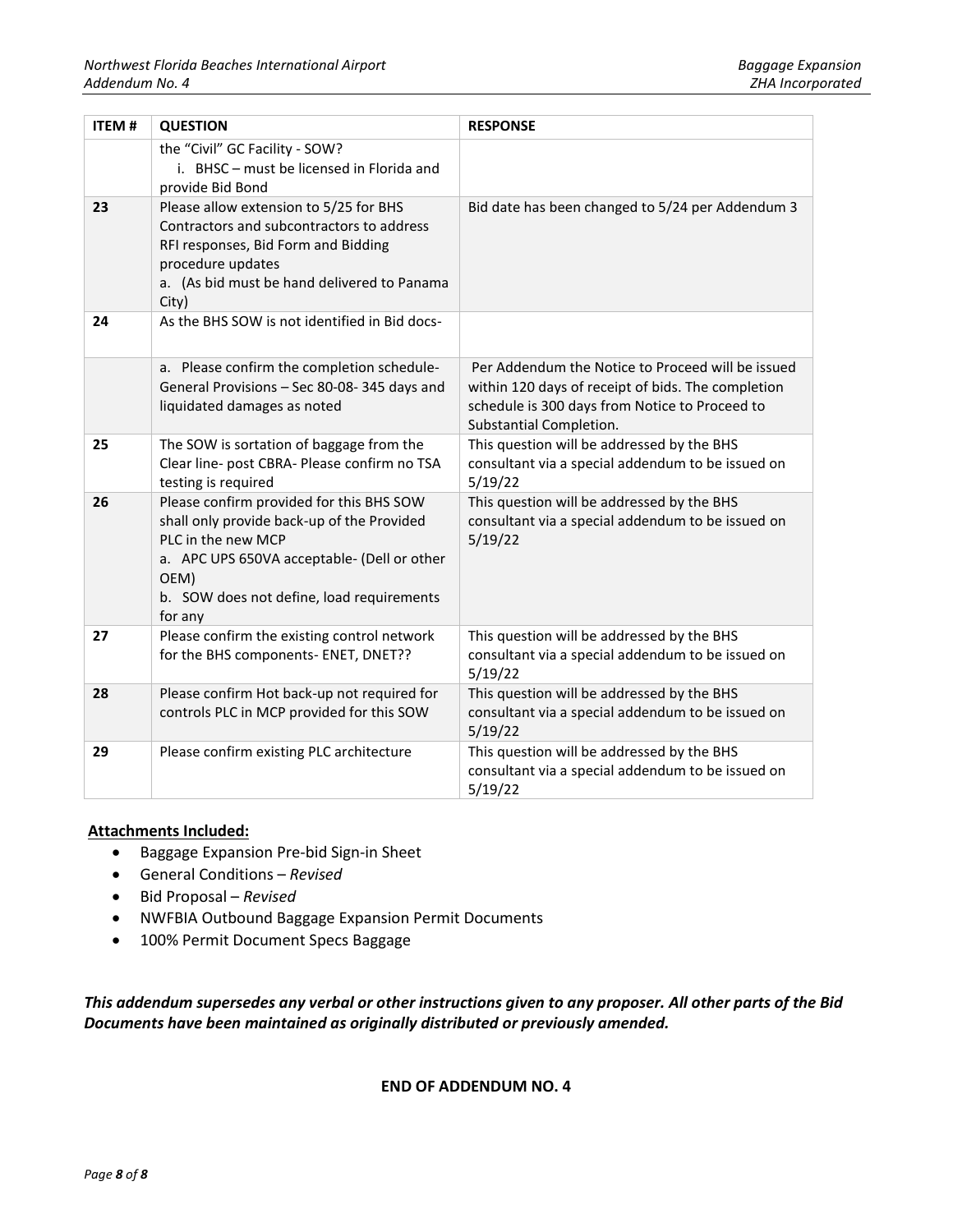# **NON-TECHNICAL SPECIFICATIONS**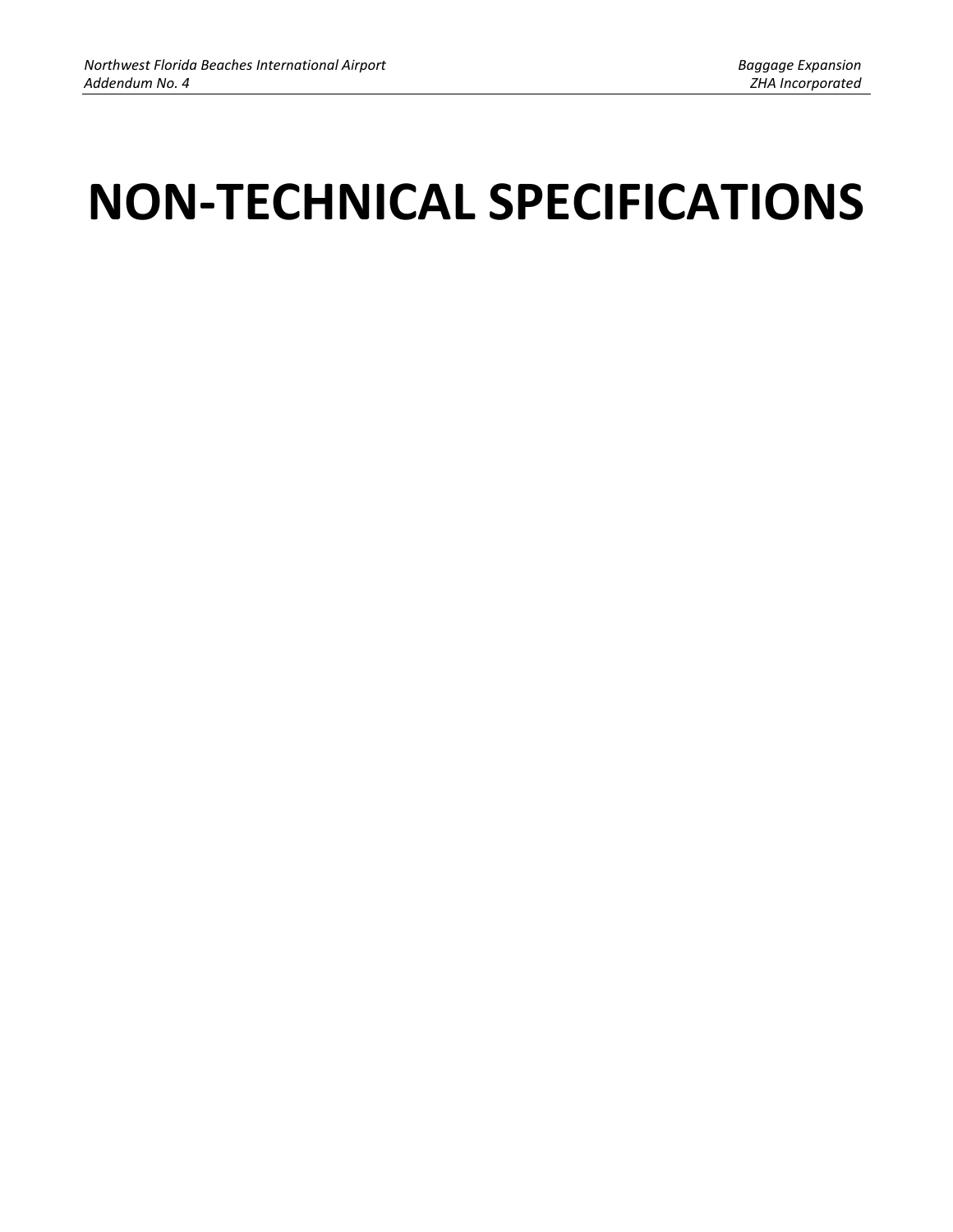

# **NORTHWEST FLORIDA BEACHES INTERNATIONAL AIRPORT**

# **GENERAL CONDITIONS**

## **GC-1 Independent Contractor**

Contractor represents that it is fully experienced, properly qualified, registered, licensed, equipped, organized, and financed to perform the Work under this contract. Contractor shall act as an independent contractor and is not an agent of the Owner in performing this contract, maintaining complete control over its employees and all its suppliers and subcontractors of any tier. Nothing contained in this contract or any lower-tier purchase orders or subcontracts awarded by the Contractor shall create any contractual relationship with the Owner and/or its representative. Contractor shall perform the Work hereunder in accordance with its own methods subject to compliance with the Contract.

## **GC-2 Authorized Representatives**

Before starting the Work, Contractor shall designate in writing an authorized representative acceptable to the Owner or its representative to represent and act for Contractor and shall specify any and all limitations of such representative's authority.

## **GC-3 Notices**

Any notices required hereunder shall be in writing and may be served either personally on the authorized representative of the receiving party at the Jobsite, by facsimile, by courier or express delivery, or by certified mail to the facsimile number or address of that party, or at such facsimile number or address as may have been directed by written notice.

## **GC-4 Contract Interpretations**

All questions concerning interpretation or clarification of this Contract or applicable standards and codes, including the discovery of conflicts, discrepancies, errors or omissions, or the acceptable performance thereof by contractor, shall be immediately submitted in writing to the Owner or its representative for resolution. At all times Contractor shall proceed with the Work in accordance with the determinations, instructions, and clarifications of the Owner or its representative. Contractor shall be solely responsible for requesting instructions, interpretations or clarifications and shall be solely liable for any costs and expense arising from its failure to do so.

## **GC-5 Order of Precedence**

All Project Documents and subsequently issued Change Orders and Amendments are essential parts of this Contract and a requirement occurring in one is binding as though occurring in all. In resolving conflicts, discrepancies, errors or omissions the following order of precedence shall be used

- 1. Instructions to Bidders
- 2. Special Conditions
- 3. General Conditions
- 4. Scope of Work
- 5. Specifications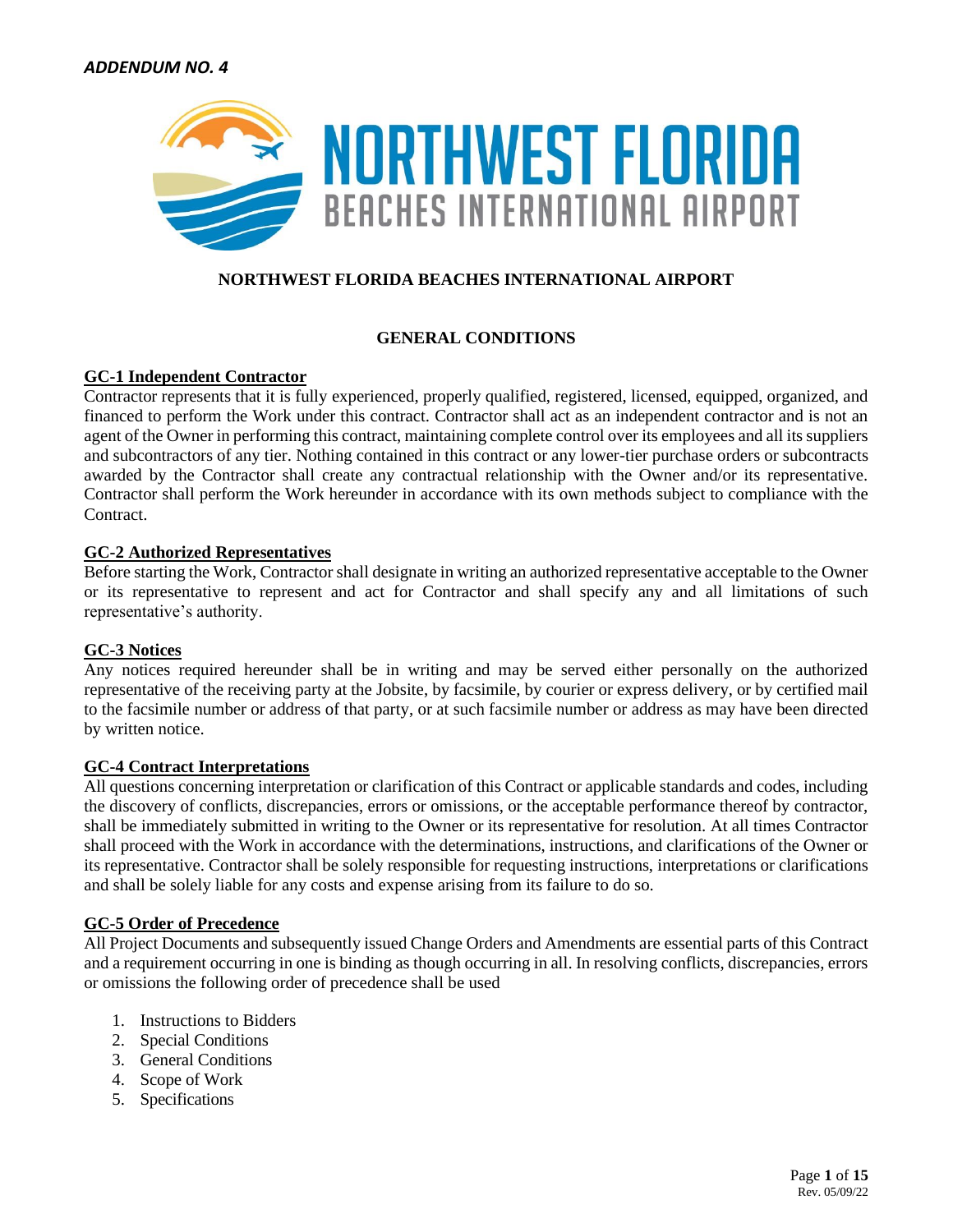## **GC-6 Standards and Codes**

Wherever references are made in this contract to standards or codes in accordance with which the Work under this Contract is to be performed, the edition or revision of the standards or codes current on the effective date of this contract shall apply unless otherwise expressly stated. In case of conflict between any referenced standards and codes and any Project Documents, the Project Documents shall govern.

## **GC-7 Laws and Regulations**

All applicable laws, ordinances, statutes, rules, regulations, orders or decrees, including Owner's Airport Security Program and other formally adopted rules and regulations, in effect at the time the Work under this Contract is performed shall apply to Contractor and its employees, representative, its subcontractors, sub-subcontractors, material suppliers and others under Contractor's Contract for the Work.

# **GC-8 Permits**

Except as otherwise specified, Contractor shall procure and pay for all permits, licenses, certifications and other applicable governing authority requirements and inspections, other than inspection performed by the Owner or its representative and shall furnish any documentation, bonds, security, or deposits required to permit performance of the Work. Owner shall submit drawings and specifications to Bay County Builder Services on January 5, 2015 to initiate review and expedite review process. Contractor, upon award, shall immediately follow up, submit, secure, procure and pay for required permits with agencies.

# **GC-9 Taxes**

Contractor shall pay all taxes, levies, duties and assessments of every nature due in connection with the Work under this Contract and shall make any and all payroll deductions and withholdings required by law, an hereby indemnifies and holds harmless the Owner and its representative from any liability on account of any and all such taxes, levies, duties, assessments, and deductions.

#### **GC-10 Labor, Personnel and Work Rules**

Contractor shall employ only competent and skilled personnel to perform the Work and shall remove from the Jobsite any Contractor personnel determined to be unfit or to be acting in violation of any provision of this Contract. Contractor is responsible for maintaining labor relations in such manner that there is harmony among workers and shall comply with and enforce Project and Jobsite procedures, regulations, work rules, and work hours established by the Owner or its representative.

The Owner may, at its sole discretion, directly or through its representative deny access to the Jobsite to any individual by written notice to Contractor and Contractor shall promptly replace such individual with another who is fully competent and skilled to perform the Work.

Contractor shall, to the extent permissible under applicable law, comply with the provisions of all labor agreement(s) which apply to the Work performed under this Contract. Unless other methods are established by Owner, the rules, regulations, and procedures of the Plan for Settlement of Jurisdictional Disputes in the Construction Industry, or any successor agreement thereto, shall be used to determine work assignments and to resolve jurisdictional disputes on work covered by this Contract.

## **GC-11 Commercial Activities**

Neither Contractor nor its employees shall establish any commercial activity or issue concessions or permits of any kind to third parties for establishing commercial activities on the Jobsite or any other lands owned or controlled by Owner.

## **GC-12 Publicity and Advertising**

Contractor shall not make any announcement, take any photographs, or release any information concerning this Contract, or Project, or any part thereof to any member of the public, press, business entity, or any official body unless prior written consent is obtained from the Owner.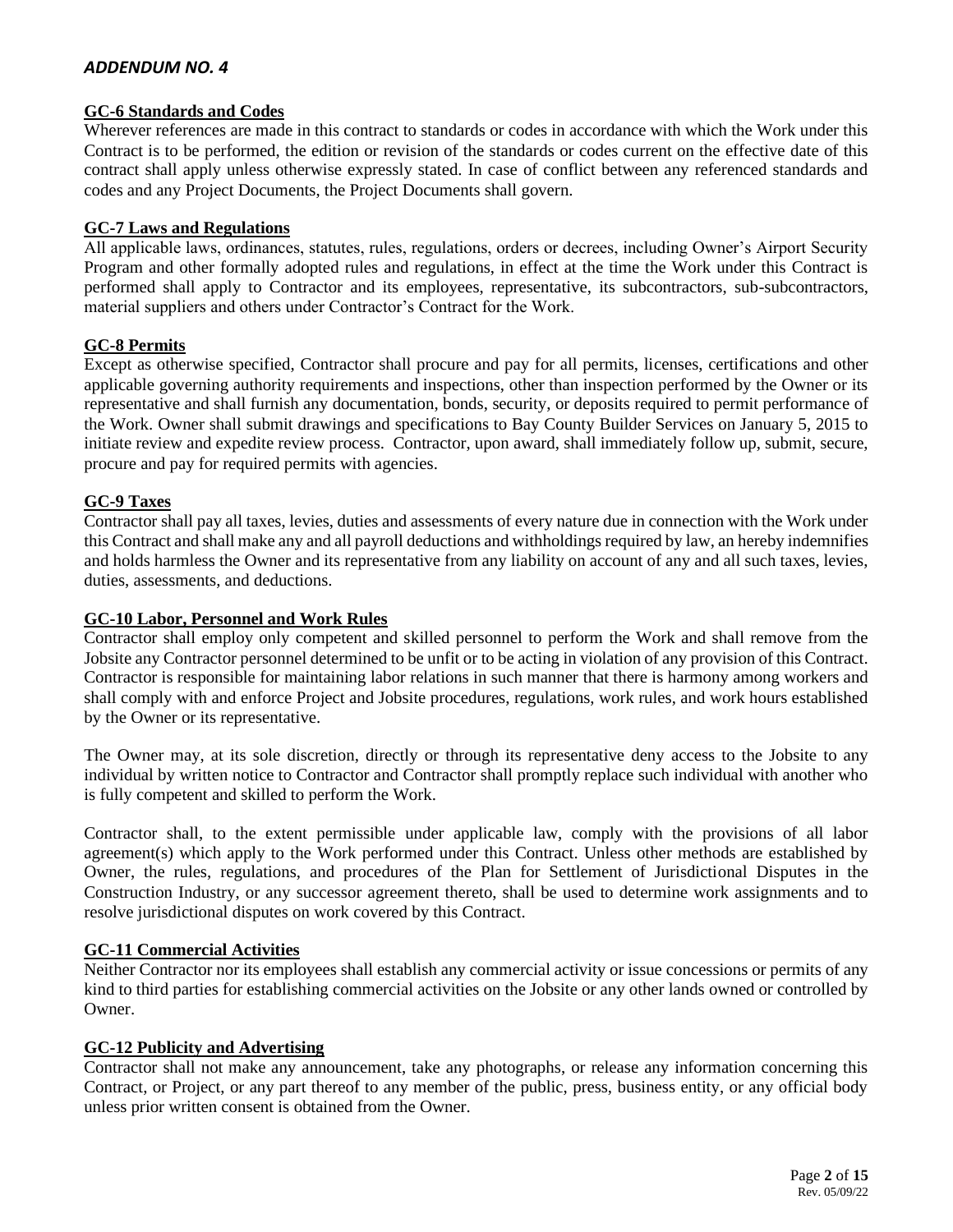## **GC-13 Safety and Health**

Contractor shall be solely responsible for conducting operations under this Contract to avoid risk of harm to the health and safety of persons and property and for inspecting and monitoring all its equipment, materials and work practices to ensure compliance with its obligations under this contract. Contractor shall assume all responsibility and liability with respect to all matters regarding safety and health of its employees and the employees of Contractor's suppliers and subcontractors of any tier, with respect to the risks under this Contract.

## **GC-14 Environmental Requirements**

Throughout performance of the Work, Contractor shall conduct all operations in such a way as to minimize impact upon the natural environment and prevent any spread or release of contaminated or hazardous substances and comply with all applicable laws, regulations, ordinances, statutes, rules, and codes governing environmental requirements and conduct the Work based on the requirements of this Contract including compliance with permit requirements and Project plans and approvals. Contractor shall indemnify Owner for any penalties, fines, and costs incurred, including costs for environmental studies and remediation, that arise due to Contractor's improper performance of the Work or Contractor's negligence.

## **GC-15 Site Conditions and Natural Resources**

Contractor shall have the sole responsibility for satisfying itself concerning the nature and location of the Work and the general and local conditions, including but not limited to, transportation, access, disposal, handling/storage materials, labor availability, water, electrical power, road conditions, climatic conditions, soil conditions, seasons, hydrology, physical site condition, project area, topography, ground surface conditions, equipment and facilities needed preliminary to and during the performance of the Work. The failure of Contractor to acquaint itself with any applicable conditions will not relieve Contractor of the responsibility for properly estimating the difficulties, time or cost of successfully performing Contractor's obligations under this Contract.

## **GC-16 Differing Site Conditions**

Where the Owner or its representative has made investigations of subsurface, surface and soil conditions in areas where work is to be performed under this Contract, such investigations are made by Owner or its representative for the purpose of study and design. If such records of such investigations are included in the Project Documents, the interpretation of such records shall be the sole responsibility of Contractor and the Owner or its representative assumes any responsibility whatsoever in respect to the sufficiency or accuracy of such investigations, the records thereof, or the interpretations set forth and there is no warranty or guarantee, either express or implied, that the conditions indicated by such investigations or records thereof are representative of those existing throughout such areas, or any part thereof, or that unforeseen developments may not occur, or that materials other than or in proportions different from those indicated may not be encountered.

## **GC-17 Contractor's Work Area**

Contractor shall confine its operations to the areas designated in the plans as the areas of Work or access to the Work or areas designated for storage. Contractor shall coordinate with Owner any planned disruption of operations at, or adjacent to, Worksite. Contractor shall, at all times, keep its work areas in neat, clean and safe conditions. Upon completion of any portion of the Work, Contractor shall promptly remove from the work area all its equipment, storage, temporary structures, surplus materials not to be used at or near the same location during later stages of the Work. Upon completion of the Work and prior to final payment, Contractor shall at its expense satisfactorily dispose of all rubbish, remove all plant, equipment, and materials and leave the premises in a neat, clean and safe condition. If Contractor fails to comply with these foregoing requirements, Owner may accomplish same at Contractor's expense.

#### **GC-18 Cooperation with Others**

The Owner may have its employees, representatives, other contractors and other subcontractors working at the Jobsite during the performance of this Contract and Contractor's work or use of certain facilities may be interfered with as a result of such concurrent activities. Owner reserves the right to require Contractor to schedule the order of performance of the Work in such a manner as will minimize the interference with work of any of the parties involved.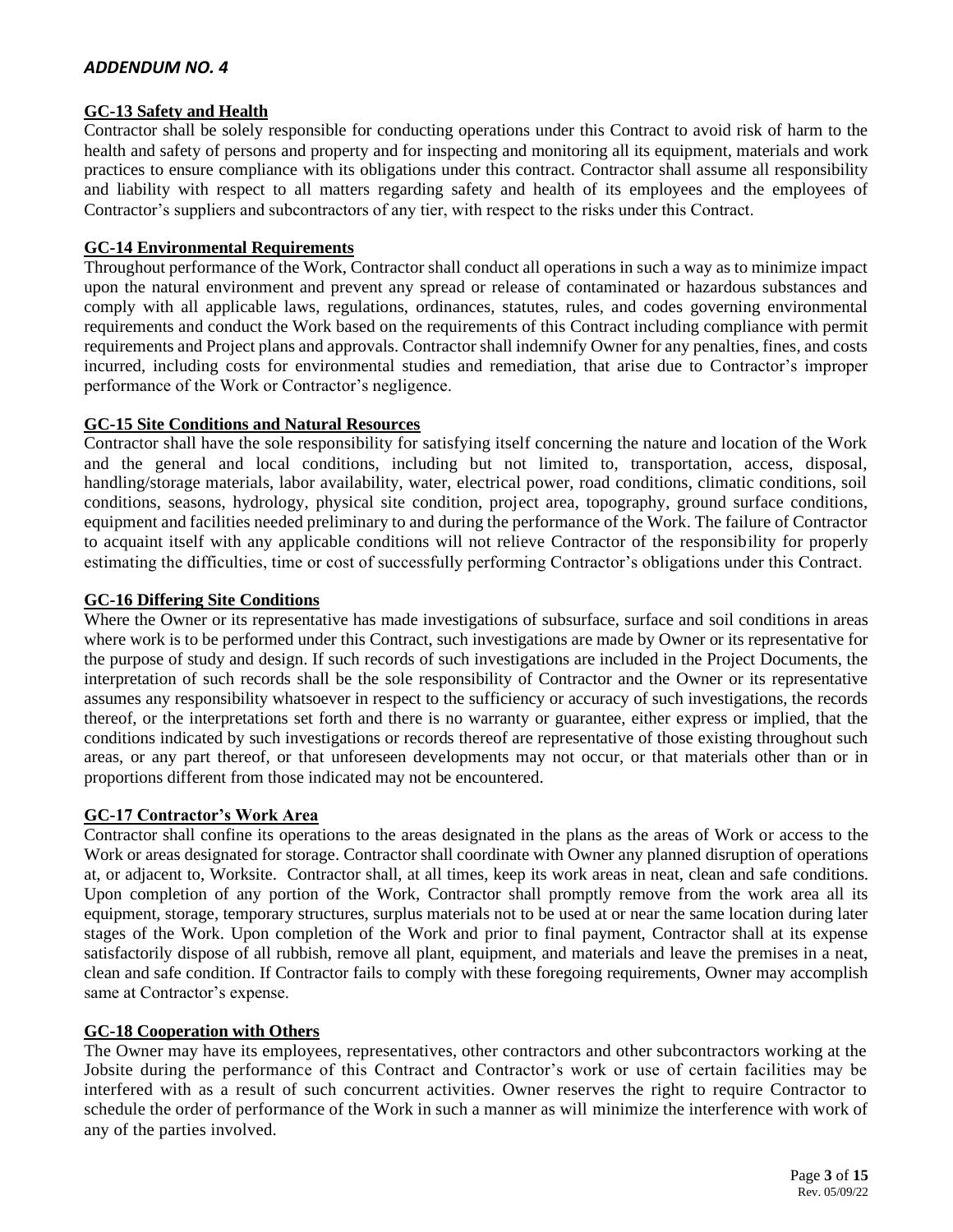## **GC-19 Responsibility for Work, Security and Property**

Contractor shall be responsible for and shall bear any and all risk of loss or damage to work in progress and, pursuant to the Special Condition titled "Title and Risk of Loss," to equipment and materials. Contractor shall be responsible for all receiving and unloading of materials for the Work, storing of materials and equipment subject to degradation by the elements and secure same from other damage or loss. Contractor shall at all times conduct all operations under this Contract in a manner to avoid the risk of loss, theft, or damage by vandalism, sabotage or any other means to any equipment, materials, work or other property at the Jobsite. Contractor shall plan and conduct its operations so as not to enter into lands in their natural state unless pre-authorized by the Owner, damage, close, obstruct or otherwise interfere with any utility installation, ditch, highway, road, structure or other property, and if necessary to do so, receive the Owner's pre-permission prior to such obstruction or interference.

## **GC-20 Cleaning Up**

Contractor shall, at all times, keep its work areas in a neat, clean and safe condition. Upon completion of any portion of the Work, Contractor shall promptly remove from the work area all its equipment, construction plant, temporary structures and surplus materials not to be used at or near the same location during later stages of the Work.

Upon completion of the Work and prior to final payment, Contractor shall at its expense satisfactorily dispose of all rubbish, remove all plant, buildings, equipment and materials belonging to Contractor and return to Owner's warehouse or Jobsite storage area all salvageable Owner supplied materials. Contractor shall leave the premises in a neat, clean and safe condition.

In event of Contractor's failure to comply with the foregoing requirements, Owner may accomplish same at Contractor's expense.

## **GC-21 Contractor's Plant, Equipment and Facilities**

Contractor shall provide and use for the Work only such construction plant and equipment as are capable of producing the quality and quantity of work and materials required by this contract and within the time or times specified in the Contract Documents.

Before proceeding with the Work, Contractor shall furnish Owner's Representative and Owner with information and drawings relative to such equipment, plant and facilities as Owner's Representative or Owner may request. Upon written order of Owner or Owner's Representative, Contractor shall discontinue operation of unsatisfactory plant, equipment or facilities and shall either modify the unsatisfactory items or remove such items from the Jobsite.

#### **GC-22 Use of Completed Portions of Work**

Whenever, as determined by Owner, any portion of the Work performed by Contractor is suitable for use, Owner may, upon written notice, occupy and use such portion. Use shall not constitute acceptance, relieve Contractor of its responsibilities, or act as a waiver by Owner of any terms of this contract.

Contractor shall not be liable for normal wear and tear or for repair of damage caused by any misuse during such occupancy or use by Owner. If such use increases the cost or time of performance of remaining portions of the Work, Contractor shall, pursuant to the General Condition titled "Changes," be entitled to an equitable adjustment in its compensation or schedule under this contract.

If, as a result of Contractor's failure to comply with the provisions of this contract, such use proves to be unsatisfactory to Owner, Owner shall have the right to continue such use until such portion of the Work can, without injury to Owner, be taken out of service for correction of defects, errors, omissions or replacement of unsatisfactory materials or equipment as necessary for such portion of the Work to comply with the contract; provided that the period of such operation or use pending completion of appropriate remedial action shall not exceed twelve (12) months unless otherwise mutually agreed in writing between the parties.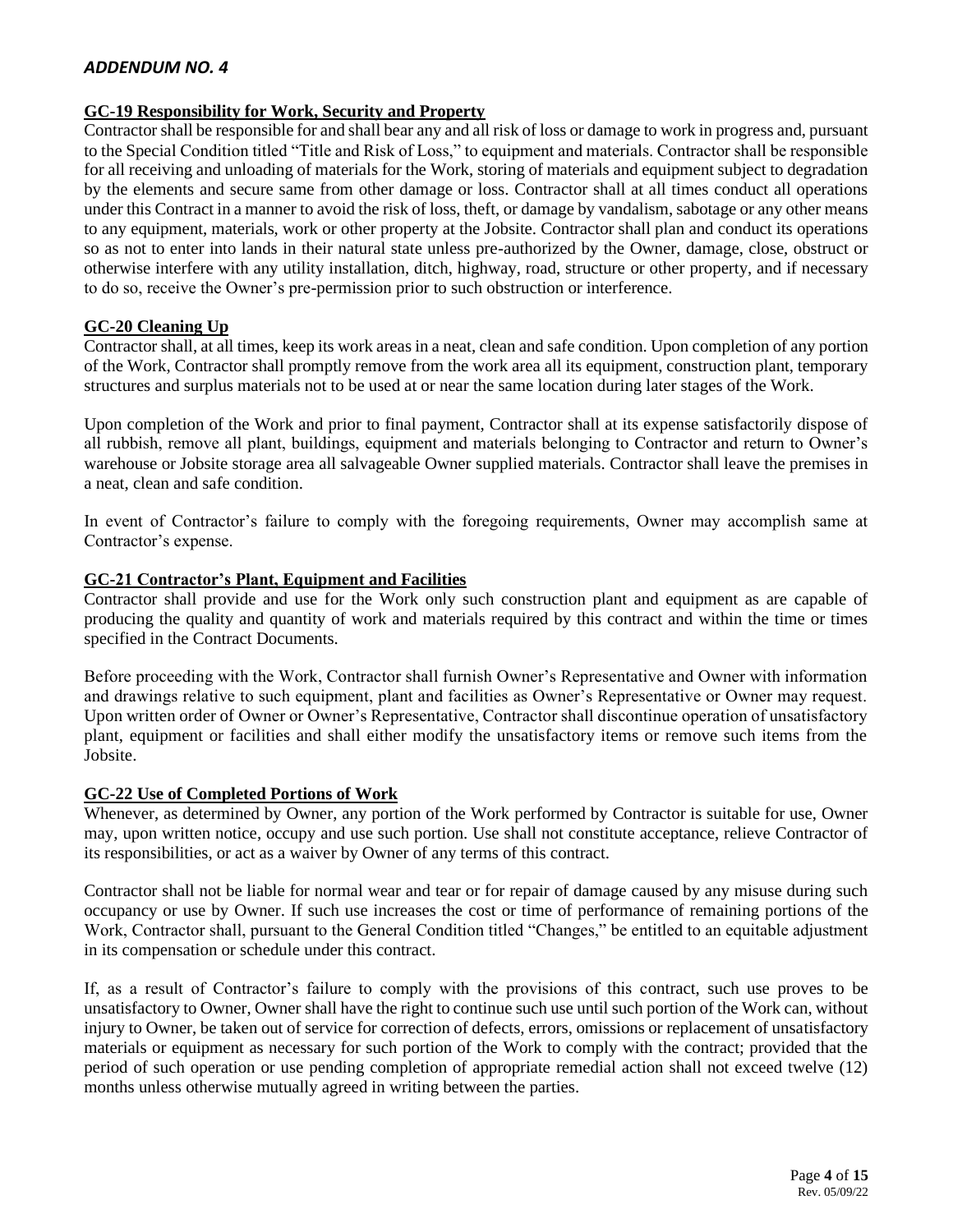Contractor shall not use any permanently installed equipment until such use is approved in writing by Owner. When such use is approved, Contractor shall, at Contractor's expense properly use and maintain and, upon completion of such use, recondition such equipment as required to meet specifications.

If Owner's Representative or Owner furnishes an operator for such permanently installed equipment, all services performed shall be under the complete direction and control of Contractor, and such operator shall be considered Contractor's employee for all purposes other than payment of such operator's wages, Worker's Compensation Insurance or other benefits.

# **GC-23 Inspection, Quality Surveillance, Rejection of Materials and Workmanship**

All material and equipment furnished and work performed shall be properly inspected by Contractor at its expense, and shall at all times be subject to quality surveillance and quality audit by Owner's Representative, Owner or their authorized representatives who, upon reasonable notice, shall be afforded full and free access to the shops, factories or other places of business of Contractor and its suppliers and subcontractors of any tier for such quality surveillance or audit. Contractor shall provide safe and adequate facilities, drawings, documents and samples as requested, and shall provide assistance and cooperation including stoppage of work to perform such examination as may be necessary to determine compliance with the requirements of this contract. Any work covered prior to any quality surveillance or test by Owner's Representative or Owner shall be uncovered and replaced at the expense of contractor if such covering interferes with or obstructs such inspection or test. Failure of Owner's Representative or Owner to make such quality surveillance or to discover defective design, equipment, materials or workmanship shall not relieve Contractor of its obligations under this contract nor prejudice the rights of Owner thereafter to reject or require the correction of defective work in accordance with the provisions of this contract.

If any work is determined by Owner's Representative or Owner to be defective or not in conformance with this contract the provisions of the General Condition titled "Warranty" shall apply.

## **GC-24 Testing**

Unless otherwise provided in the Contract, testing of soils, equipment, materials or work shall be performed by Contractor at its expense and in accordance with the Project Documents. Should tests in addition to those required by this Contract be desired by the Owner or its representative, Contractor will be given reasonable notice by the Owner or its representative for such testing and at the Owner's expense.

## **GC-25 Expediting**

The equipment and materials furnished and work performed under this contract shall be subject to expediting by Owner's Representative and/or Owner or their representative who shall be afforded full and free access to the shops, factories, and other places of business of Contractor and its suppliers and subcontractors of any tier for expediting purposes. As required by Owner's Representative or Owner, Contractor shall provide detailed schedules and progress reports for use in expediting and shall cooperate with Owner's Representative and/or Owner in expediting activities.

## **GC-26 Excusable Delays**

If Contractor's performance of this Contract is prevented or delayed by any unforeseeable cause, existing or future, which is beyond the reasonable control of the parties and without the fault or negligence of Contractor, Contractor shall, within twenty-four (24) hours of the commencement of any such delay, give the Owner or its representative written notice thereof and within seven (7) calendar days of commencement of the delay, a written description of the anticipated impact of the delay on performance of the Work. Delays attributable to within the control of Contractor's suppliers or subcontractors of any tier shall be deemed delays within the control of Contractor. Contractor expressly acknowledges and agrees that it shall receive no damages for delay and Contractor's so remedy, if any, against Owner will be the right to seek an extension of time.

## **GC-27 Changes**

Owner may at any time, without notice to the sureties if any, by written Change Order unilaterally make any change in the Work within the general scope of this Contract, including but not limited to changes in the method, manner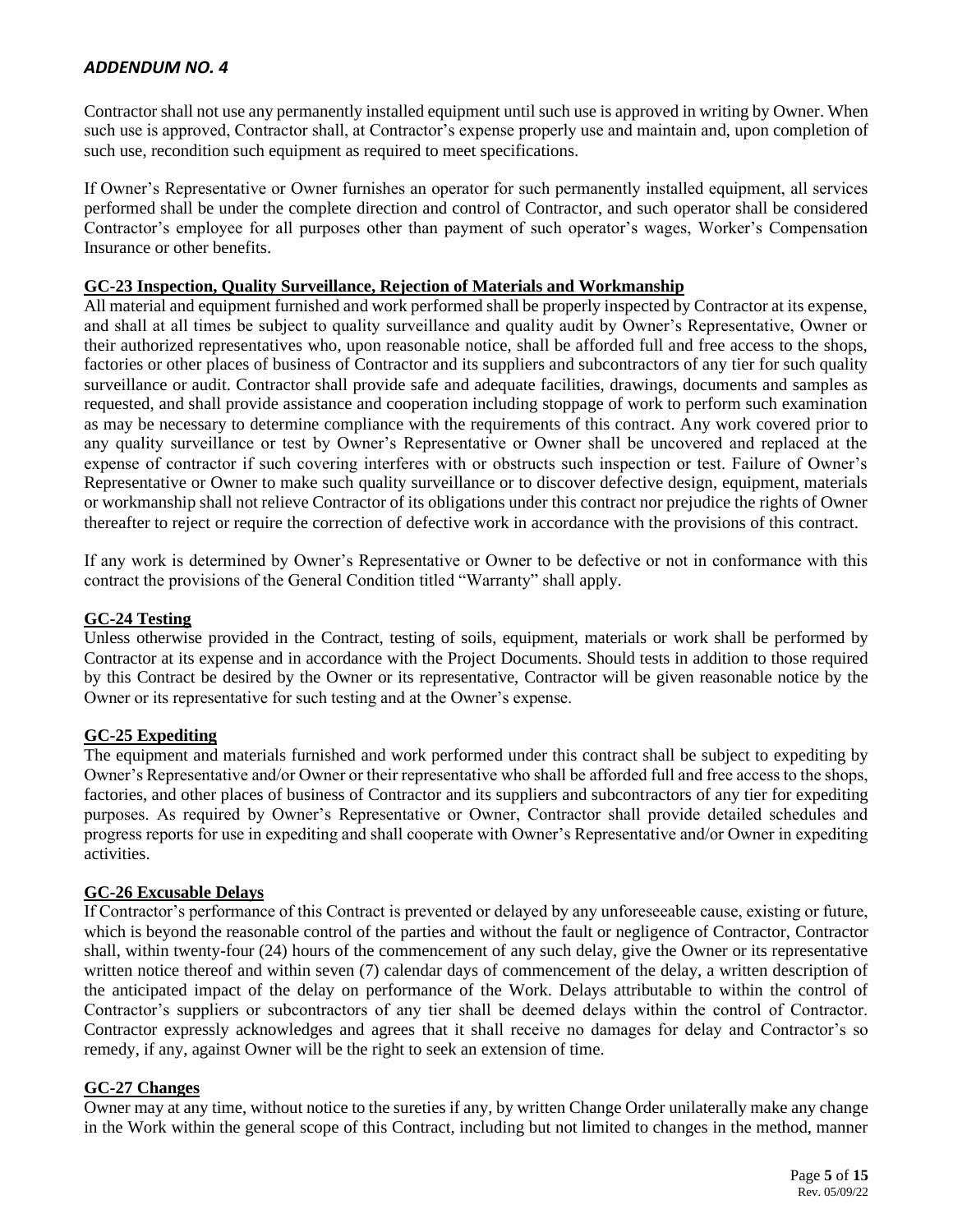and sequence of Contractor work, in Owner furnished facilities, equipment, materials services or site(s) and directing acceleration or deceleration in performance of the Work and modifying the Contract Schedule or the Contract Milestones.

If the Owner and Contractor are unable to agree on a Change Order for the requested change, Contractor shall, nevertheless, promptly perform the change as directed by the Owner in a written Construction Change Directive. In that event, the Contract Price and Contract Time shall be adjusted in the Construction Change Directive as determined by the Owner. If Contractor disagrees with the Owner's adjustment determination, Contractor must make a claim strictly in accordance with the terms of this General Condition or else be deemed to have waived any claim it might otherwise have had on that matter.

In addition, in the event of an emergency which Owner determines endangers life or property, Owner may use oral orders to Contractor for any work required by reason of such emergency. Contractor shall commence and complete such emergency work as director by the Owner or its representative and such orders will be confirmed by written Change Order.

If at any time Contractor believes that acts or omissions of Owner or its representative constitute a change to the Work not covered by a Change Order or requirements of the Project Documents, Contractor shall within seven (7) calendar days of discovery of such act or omission submit a written Change Order Request explaining in detail the basis for the request. The Owner will either issue a Change Order or deny the request in writing.

If Contractor intends to assert a claim for an equitable adjustment under this clause it must, within ten (10) calendar days after receipt of a Change Order or denial of same provide written notification of such intent and within a further twenty (20) calendar days, submit to Owner or its representative a written proposal setting forth the nature, schedule, impact and monetary extent of such claim in sufficient detail to permit thorough analysis and negotiations.

Change Order Requests from the Contractor shall be presented to the Owner in sufficient detail to allow for evaluation. Minimum information shall include Contractor, Sub-contractor and Sub-sub-contractor itemization of Labor, Materials and Equipment costs included in the Change Order. Labor shall include labor-hours and hourly rates. Hourly rates will be the direct hourly rate of the personnel performing the work plus an allowable labor burden. The labor burden shall either be an audited labor burden or 0.5%, if an audited rate is not available. Material and Equipment shall be included at their direct costs, which shall be supported by itemized invoices for billing. If equipment is rented thru a related company, the rental rate shall be no greater than the average rental rate for similar equipment in Bay County. Related company shall mean a company owned or controlled by any owner or officer of the Contractor and Subcontractor.

Subcontractor's and Sub-sub-contractor's allowable mark-up for overhead and profit on Labor, Material and Equipment in the Change Order shall be individually no greater than 10% and in aggregate no greater than 15%.

Contractor's allowable mark-up for overhead and profit on Labor, Material and Equipment in the Change Order shall be 10%.

Additional General Conditions shall not be included in a Change Order unless the Change Order changes effects the critical path and changes the Time of Completion. Any change order request affecting the critical path shall include a detailed schedule show the change effect on the critical path.

Any delay by Contractor in giving notice or presenting a proposal for adjustment under this clause shall be grounds for rejection and waiver of the claim and in no case shall a claim by Contractor be considered if asserted after final payment under this Contract.

Contractor shall proceed diligently with performance of the Work, pending final resolution of any request for relief, dispute, claim, appeal, or action arising under the Contract, and comply with any direction from the Owner or its representative.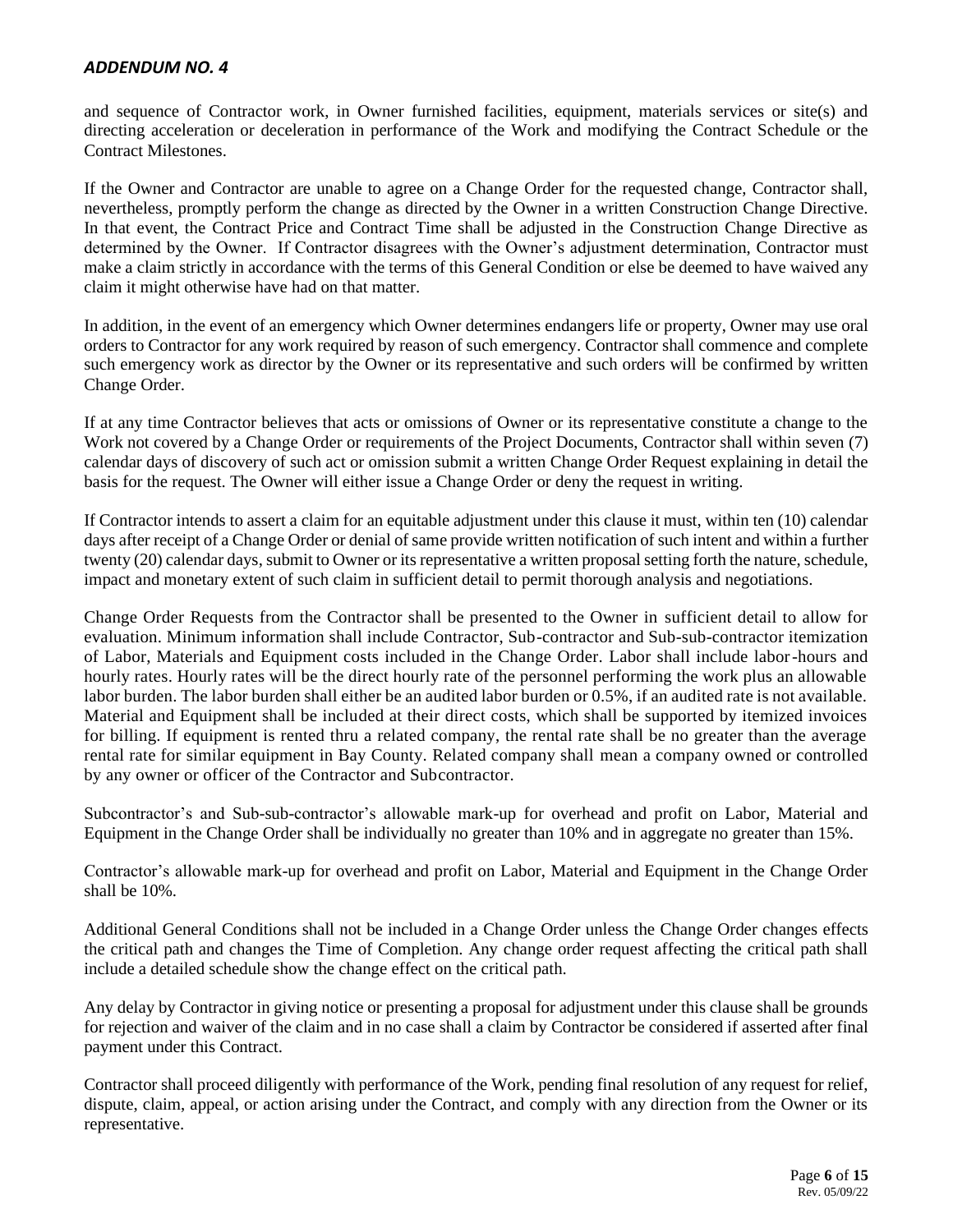## *Escalation/De-escalation*

In the event of a significant price increase of material occurring during the performance of the contract through no fault of the Contractor, the Contract Sum shall be equitably adjusted by Change Order in accordance with the procedures of the Contract Documents as well as those set forth herein. A change in price of an item of material will be considered significant when the price of an item increases or decreases by 20% percent between the date of this Contract and the date of installation.

In order to receive an escalation change order, Contractor shall share with the Owner, in writing, prior to the time of execution of this Agreement, its estimated costs for the relevant materials that it believes may be subject to potential escalation (the "Escalation List"). The Escalation List shall be made an exhibit to this Agreement. Prior to purchasing any of the listed materials, the Contractor must provide the Owner with three (3) timely and credible proposals from suppliers as well as a third-party price index such as RS Means, Steel Market Update or the like to confirm the credibility of the proposals. If the pricing escalation cannot be overcome through value engineering, substitutions or early purchasing/warehousing, the parties may enter into a change order in the amount of the lowest proposal or price index amount. These change orders shall not include overhead or profit mark-ups on the increases from either the Contractor or its Subcontractors. Failure to include a material in the initial Escalation List shall be considered a waiver of the right to seek escalation for such materials without the Owner's consent which may be withheld in the Owner's sole discretion.

In addition, if prices decrease from what was in the Contractor's original estimate, the Owner shall be entitled to a deduct if there is a significant decrease in the price.

## **GC-28 Disputes**

Contractor shall not be entitled to claim and neither Owner nor its representative shall be liable to Contractor or its suppliers or subcontractors of any tier in tort (including negligence), or contract except as specifically provided in this Contract. Any claim arising out of or attributable to the interpretation or performance of this Contract which cannot be resolved by negotiation shall be considered a dispute within the meaning of this clause. If for any reason Owner and Contractor are unable to resolve a claim for an adjustment, Contractor shall notify Owner or its representative in writing that a dispute exists and request a final determination by Owner. Owner shall, within thirty (30) calendar days of its receipt of any written request by Contractor, provide a written final determination setting for the contractual basis for its decision and defining what contract adjustments it considers equitable. Upon Contractor's written acceptance of Owner's determination, the Contract will be modified and the determination implemented accordingly or, failing agreement, the dispute resolution procedures as set forth in the Special Conditions titled "Dispute Resolution" shall be complied with.

## **GC-29 Records and Audit**

The Contractor shall maintain an acceptable cost accounting system. The Contractor agrees to provide the Sponsor, the Federal Aviation Administration and the Comptroller General of the United States or any of their duly authorized representatives' access to any books, documents, papers, and records of the contractor which are directly pertinent to the specific contract for the purpose of making audit, examination, excerpts and transcriptions. The Contractor agrees to maintain all books, records and reports required under this contract for a period of not less than three years after final payment is made and all pending matters are closed.

Contractor shall maintain records and accounts in connection with the performance of this Contract which will accurately document incurred costs, both direct and indirect, of whatever nature for a period of three (3) years from the Final Acceptance of the Work unless a longer period of time is otherwise specified by applicable law. Owner or its representative shall have the right to examine and copy, at all reasonable times and with advance notification, such records and accounts for the purpose of verifying payments or requests for payment when costs are the basis of such payment and to evaluate the reasonableness of proposed contract price adjustments and claims.

## **GC-30 Warranty**

Contractor warrants to Owner that materials furnished under this contract shall be of clear title and of the most suitable grade of their respective kinds for their intended uses, unless otherwise specified and shall also conform to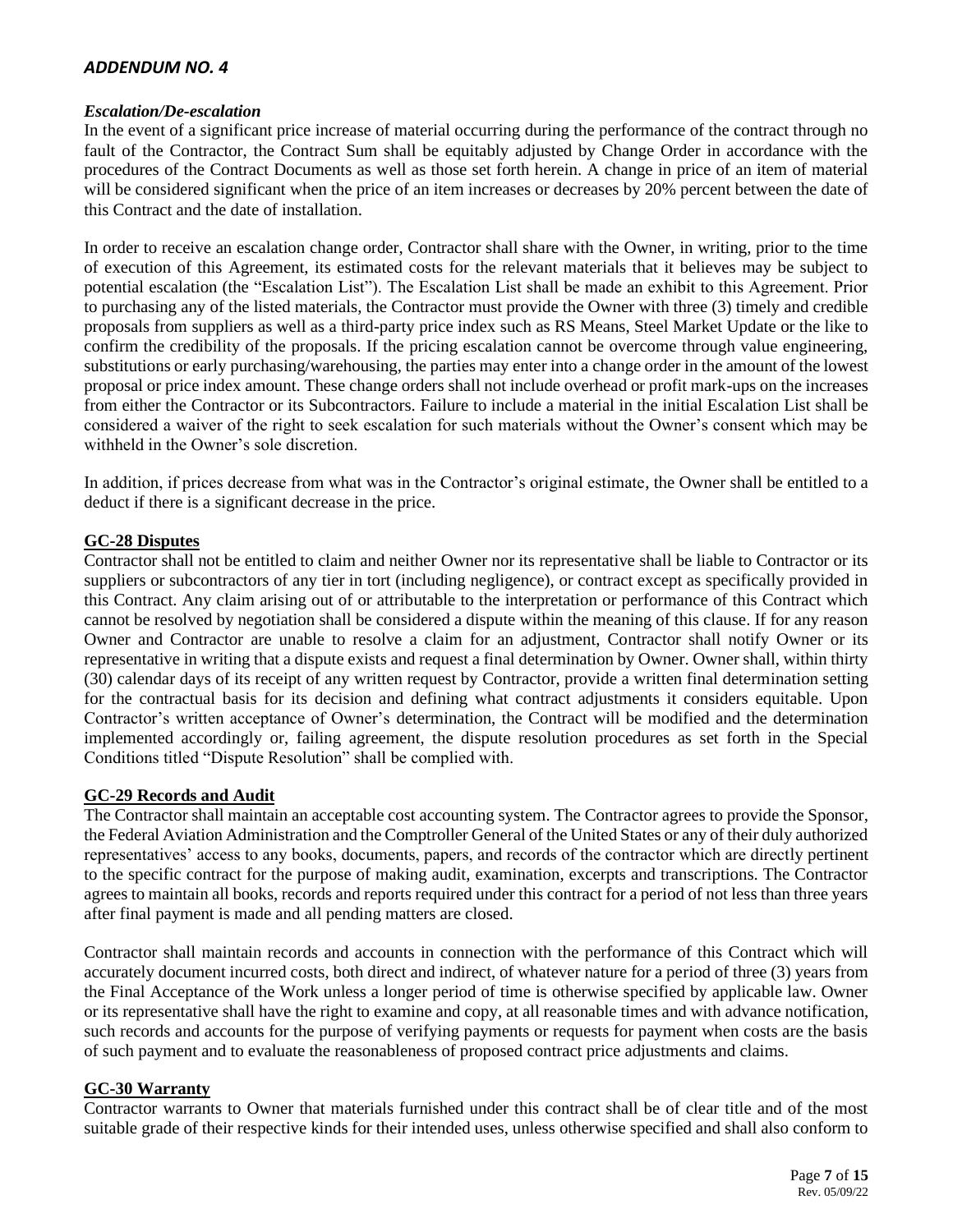the requirements of this Contract. All workmanship shall be first class and performed in accordance with sound construction practices acceptable to Owner or its representative.

If at any time prior to Final Acceptance or after Final Acceptance in cases of latent defects, fraud or such gross mistakes as amount to fraud, Owner, Owner's Representative, or Contractor discover any defect in the equipment, materials, workmanship, or Contractor-provided design, immediate written notice shall be given to the other parties. Contractor shall within a reasonable time propose corrective actions to cure such defects.

Owner may at its sole discretion, or through Owner's Representative, direct Contractor in writing and Contractor agrees to:

- 1. Rework, repair, or remove and replace defective equipment and materials or re-perform defective workmanship to acceptable quality at a time and in a manner acceptable to Owner;
- 2. Cooperate with others assigned by Owner to correct such defects and pay to Owner all actual costs reasonably incurred by Owner in performing or in having performed corrective actions; or
- 3. Propose and negotiate in good faith an equitable reduction in the Contract price in lieu of corrective action.

The warranty described by this General Condition is in addition to any more specific warranty required by the Invitation to Bid, the Scope of Work, the Specifications, or provided by the Contractor as part of its bid or as a separate document.

## **GC-31 Backcharges**

Owner may, in addition to any other amounts to be retained as defined in the Contract, retain from any sums otherwise owing to Contractor amounts sufficient to cover the full costs of any Contractor failure to comply with provisions of this Contract or Contractor acts or omissions in the performance of any part of this Contract, including but not limited to, violation of any applicable law, order, rule, or regulation, including those regarding safety, hazardous materials or environmental requirements; correction of defective or nonconforming work by repair, rework, replacement or other appropriate means when Contractor states, or by its actions indicates, that it is unable or unwilling to proceed with corrective action in a reasonable time; and/or the Owner is required to take action or perform work for Contractor, such as cleanup, off-loading or completion of incomplete work.

Owner may also backcharge against Contractor for work done or cost incurred to remedy these or any other Contractor defaults, errors, omissions or failures to perform or observe any part of this Contract. Owner may, but shall not be required to, give Contractor written notice before performing such actions or work or incurring such cost. Cost of backcharge work shall include labor costs including payroll additives, incurred net delivered material costs, incurred lower-tier supplier and subcontractor costs directly related to performing the corrective action, equipment and tool rentals are prevailing rates in the Jobsite area and a factor, determined by the Owner, but not greater than sixty percent (60%), shall be applied to the total of these items for Owner's overhead, supervision, administrative and other related costs.

Owner shall separately invoice or deduct and retain from payments otherwise due to Contractor the cost as provided herein. Owner's right to backcharge is in addition to any and all other rights and remedies provided in this Contract or by law. The performance of backcharge work by Owner shall not relieve Contractor of any of its responsibilities under this Contract including but not limited to express or implied warranties, specified standards for quality, contractual liabilities an indemnifications, and meeting the milestones of the Special Condition titled "Commencement, Progress and Completion of the Work."

## **GC-32 Indemnity**

To the maximum extent permitted by Florida law, Contractor shall indemnify and hold harmless Owner and its officers and employees and its representatives from any and all liabilities, claims, damages, penalties, demands, judgments, actions, proceedings, losses or costs, including, but not limited to, reasonable attorneys' fees and paralegals' fees, whether resulting from (1) any claimed breach of this Contract by Contractor or (2) from personal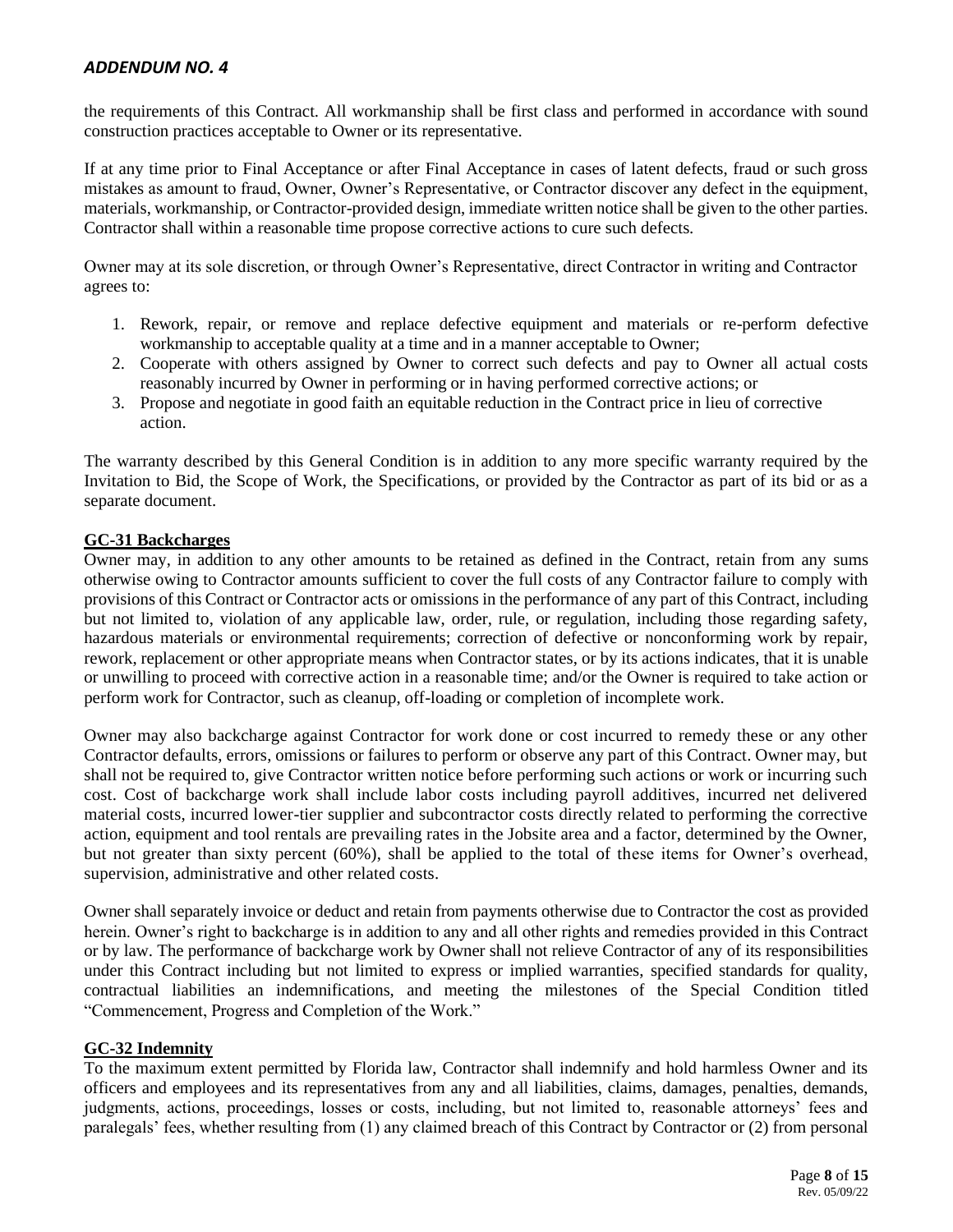injury, property damage, direct or consequential damages, or economic loss, to the extent caused by the negligence, recklessness, or intentional wrongful misconduct of Contractor or anyone employed or utilized by the Contractor in the performance of this Contract.

## **GC-33 Consequential Damages**

Except as expressly provided below in the second paragraph of this Section GC-33, Contractor and Owner shall waive all claims against each other for consequential damages arising out of or relating to this Contract. This mutual waiver includes damages incurred by Owner for rental expenses, for losses of use, income, profit, financing, business and reputation, and for loss of management or employee productivity or of the services of such persons; and damages incurred by the Contractor for principal office expenses including the compensation of personnel stationed there, for losses of financing, business and reputation, and for loss of profit except anticipated profit arising directly from the Work. This mutual waiver is applicable, without limitation, to all consequential damages due to either party's termination in accordance with the requirements herein.

Notwithstanding anything in this Section GC-33 or any other term of the Project Documents to the contrary, it is acknowledged and agreed by Contractor that expressly excluded from the above referenced waiver of consequential damages provisions are any consequential damages arising out of or relating to this Contract suffered by Owner for which Contractor otherwise would be liable as provided in the following three (3) sentences. Consequential damages are not waived by Owner to the extent such consequential damages would be covered and paid for by any applicable insurance. Further, with respect to such consequential damages incurred by Owner that are not paid by any applicable insurance, Owner does not waive and Contractor shall be liable to Owner for such consequential damages up to the total cumulative amount of those reasonable amounts expected by Contractor as profit. Further still, with respect to any consequential damages incurred by Owner that are due to the gross negligence or intentional wrongful acts or omissions of Contractor or anyone for whom Contractor is responsible, Owner does not waive and Contractor shall be liable to Owner for all such consequential damages. Nothing herein shall be construed as a cap or limitation on any liquidated damages Contractor may owe Owner pursuant to the terms of the Project Documents.

## **GC-34 Assignments and Subcontracts**

Any assignment of this Contract or rights hereunder, in whole or part, without the prior written consent of Owner shall be void, except that upon ten (10) calendars days written notice to Owner or its representative, Contractor may assign monies due or to become due under this Contract, provided that any assignment of monies shall be subject to proper set-offs in favor of Owner and any deductions provided for in this Contract. Purchase orders and subcontracts of any tier must include provisions to secure all rights and remedies of Owner provided under this Contract and must impose upon the lower-tier supplier and subcontractor all of the duties and obligations required to fulfill this Contract. No assignment or subcontract shall relieve Contractor or its sureties of the responsibilities under this Contract.

#### **GC-35 Suspension**

Owner or its representative may by written notice to Contractor suspend at any time the performance of all or any portion of the Work to be performed under the Contract. After receipt of such notice, Contractor shall immediately discontinue work on the date and to the extent specified in the notice, place no further orders or subcontracts for material, services, or facilities with respect to the suspended work other than to the extent required in the notice, continue to protect and maintain the Work including those portions on which work has been suspended, and take any other reasonable steps to minimize cost associated with such suspension.

Upon receipt of notice to resume suspended work, Contractor shall immediately resume performance under this Contract to the extent required in the notice.

#### **GC-36 Termination for Default**

Notwithstanding any other provisions of this contract, Contractor shall be considered in default of its contractual obligations under this Contract if it performs work which fails to conform to the requirements of this Contract; fails to make progress so as to endanger performance of this contract within the required time periods; abandons or refuses to proceed with any of the Work, including modifications or changes directed pursuant to the General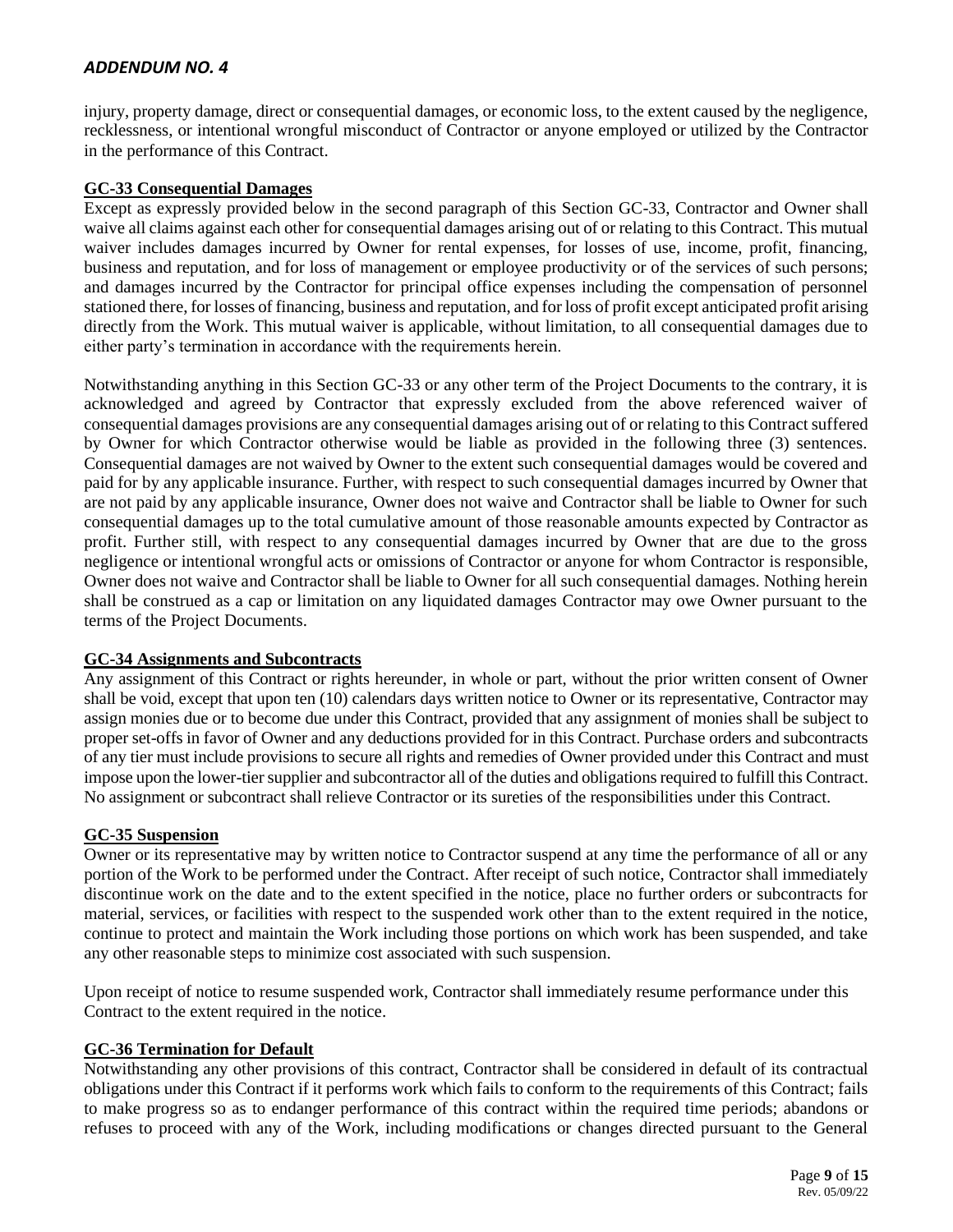Conditions titled "Changes;" fails to fulfill or comply with any of the terms of this Contract' engages in behavior that is dishonest, fraudulent or constitutes a conflict of interest with Contractor's obligations under this Contract; or Contractor becomes insolvent or makes a general assignment for the benefit of creditors or reasonable grounds for insecurity arise with respect to Contractor's performance.

Upon the occurrence of any of the foregoing, Owner shall notify Contractor in writing of the nature of the failure and of Owner's intention to terminate the Contract for default. If Contractor does not cure such failure within seven (7) calendar days from receipt of notification, or sooner if safety is involved, or fails to provide satisfactory evidence that such default will be corrected within a reasonable time, Owner may, by written notice to Contractor, and without notice to Contractor's sureties, if any, terminate in whole or in part Contractor's right to proceed with the Work and Owner may prosecute the Work to completion by contract or by any other method deemed expedient. Owner may take possession of and utilize any data, designs, licenses, equipment, materials, plant, tools, and property to any kind furnished by Contractor and necessary to complete the Work.

Contractor and its sureties, if any, shall be liable for all costs in excess of the Contract price for such terminated work incurred by Owner in the completion of the Work, including cost of administration of any purchase order or subcontract awarded to others for completion.

Upon termination for default, Contractor shall immediately discontinue work on the date and to the extent specified in the notice and place no further purchase orders or subcontracts to the extent that they relate to the performance of the terminated work; inventory, maintain and turn over to Owner all data, designs, licenses, equipment, materials, plant, tools, and property furnished by Contractor or provided by Owner for performance of the terminated work; promptly obtain cancellation upon terms satisfactory to Owner of all purchase orders, subcontracts, rentals, or any other agreements existing for performance of the terminated work or assign those agreements as director by Owner or its representative; cooperate with Owner or its representative in the transfer of data, designs, licenses, and information and disposition of work in progress so as to mitigate damages; comply with other reasonable requests from Owner or its representative regarding the terminated work; and continue to perform in accordance with all of the terms and conditions of this Contract such portion of the Work that is not terminated.

If, after termination pursuant to this clause, it is determined for any reason that Contractor was not in default, the rights and obligations of the parties shall be the same as if the notice of termination had been issued pursuant to the General Condition entitle Optional Termination.

## **GC-37 Optional Termination**

Owner may, at its option, terminate for convenience any of the Work under this Contract in whole or, from time to time, in part, at any time by written notice to Contractor. Such notice shall specify the extent to which the performance of the Work is terminated and the effective date of such termination.

Upon receipt of such notice Contractor shall immediately discontinue the Work on the date and to the extent specified in the notice and place no further purchase orders or subcontracts for materials, services, or facilities, other than as may be required for completion of such portion of the Work that is not terminated; promptly obtain assignment or cancellation upon terms satisfactory to Owner of all purchase orders, subcontracts, rentals, or any other agreements existing for the performance of the terminated work or assign those agreements as directed by Owner or its representative; assist Owner or its representative in the maintenance, protection and disposition of work in progress, plant, tools, equipment, property and materials acquired by Contractor or furnished by Owner or its representative under this Contract; and complete performance of such portion of the Work which is not terminated.

Upon any such termination, Contractor shall waive any claims for damages including loss of anticipated profits; on account thereof, but as the sole right and remedy of Contractor, Owner shall pay in accordance with (1) the Contract price corresponding to the work performed in accordance with this Contract prior to such notice of termination; (2) all reasonable costs for work thereafter performed as specified in such notice; (3) reasonable administrative costs of settling and paying claims arising out of the termination of work under purchase orders or subcontracts; (4)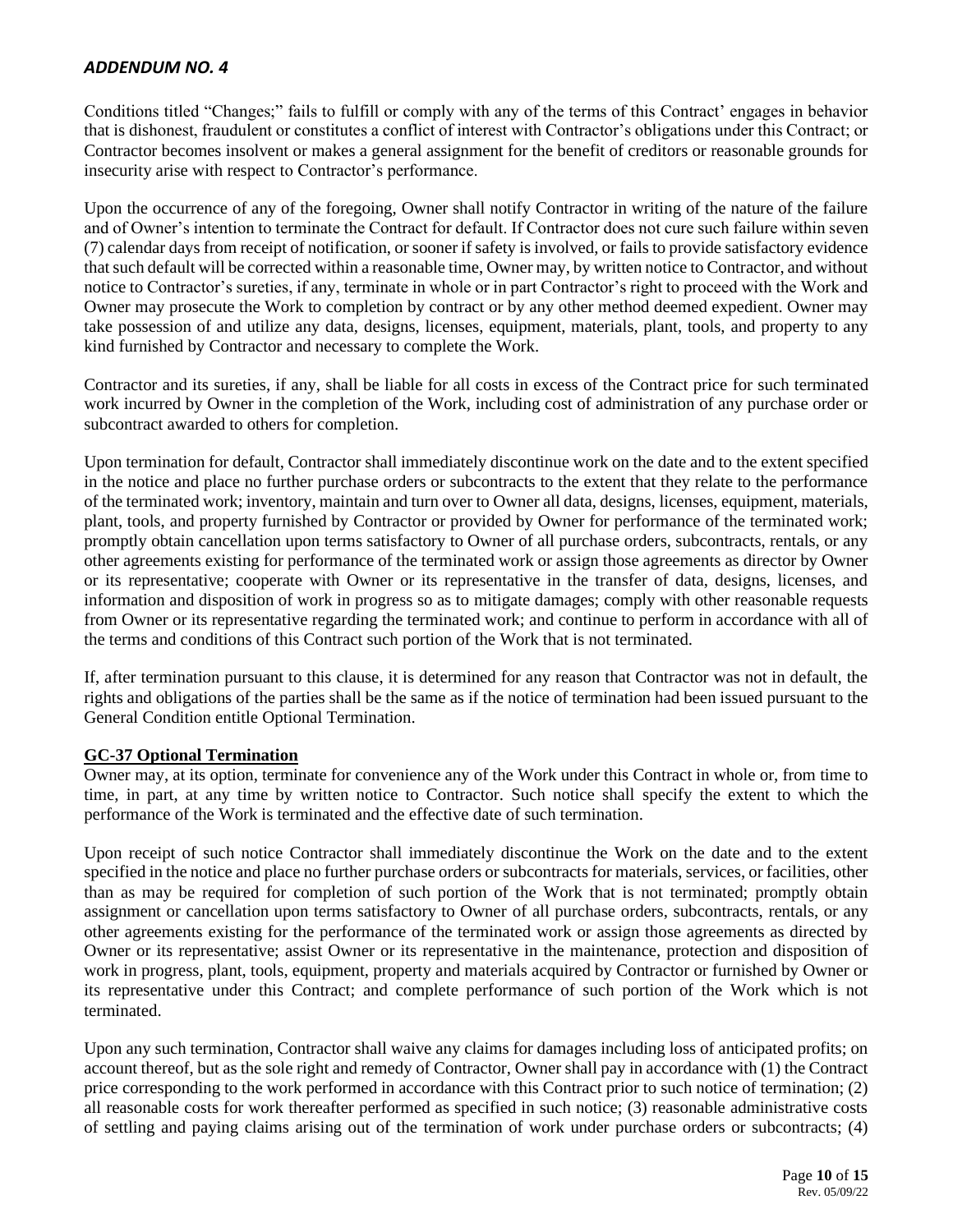reasonable increased costs incurred in demobilization and the disposition of residual material, plant, and equipment; and (5) reasonable overhead and profit on items 2 through 4.

Contactor shall submit with thirty (30) calendar days after receipt of notice of termination, a written statement setting forth its proposal for an adjustment to the Contract price to include only the incurred costs described in this clause. Owner and its representative shall review, analyze, and verify such proposal, and negotiate an equitable adjustment, and the Contract shall be modified accordingly.

## **GC-38 Final Inspection and Acceptance**

When Contractor considers the Work, or any Owner identified independent portion of the Work under this Contract to be complete and ready for acceptance, Contractor shall notify Owner or its representative in writing. Owner and its representative, with Contractor's cooperation, will conduct such reviews, inspections and tests as may be reasonably required to satisfy the Owner and its representative that the Work, or identified portion of the Work, conforms to all requirements of the Contract. If all or any part of the Work covered by Contractor's notice does not conform to contract requirements, Owner or its representative shall notify Contractor of such nonconformance and Contractor shall take corrective action and then have the nonconforming work re-inspected until all contract requirements are satisfied.

Owner's written Certification of Final Acceptance of the Work under this Contract shall be final and conclusive except with regard to latent defects, fraud or such gross mistake as amount to fraud, or with regard to Owner's rights under the General Conditions titled "Warranty".

## **GC-39 Non-Waiver**

Failure by Owner to insist upon strict performance of any terms or conditions of this contract, or failure or delay to exercise any rights or remedies herein or by law, or failure to properly notify Contractor in the event of breach, or the acceptance of or payment for any goods or services, hereunder, or the review or failure to review designs shall not release Contractor from any of the warranties or obligations of this Contract and shall not be deemed a waiver of any right of Owner to insist upon strict performance hereof or any of its rights or remedies as to any prior or subsequent default hereunder nor shall any termination of work under this contract by Owner operate as a waiver of any of the terms hereof.

## **GC-40 Government Restricted Parties and Commodities**

Contractor acknowledges that all applicable export rules and regulations of the origin countries shall apply to the exports of commodities, software and technology (technical data and assistance) under this contract. Contractor also acknowledges that other rules and regulations may restrict the use of certain parties under this contract. Such rules and regulations are generally described below.

1. Restricted Parties Lists

Country governments and international organizations such as the United Nations and European Union publish Restricted Parties List ("Lists") that identify parties (such as known or suspected terrorists, money launderers and drug traffickers) restricted from certain or all types of transactions. Contractor shall review all applicable Lists prior to initiating transactions with any third party for the performance of all or any portion of the Work to ensure such third party is not identified on any applicable Lists. Contractor shall not enter into any transactions with any third party identified on any applicable Lists.

#### 2. Licensing Requirements

(a) General: Each country has export regulations that control commodities, software and technology for various reasons, such as national security, foreign policy, anti-terrorism, and to avoid the proliferation of weapons and potential weapons, e.g. certain nuclear, chemical or biological agents. Numerous countries have export regulations that specifically address dual-use items, meaning commercial items with the potential to be applied to military and/or weapon proliferation uses. Contractor shall ensure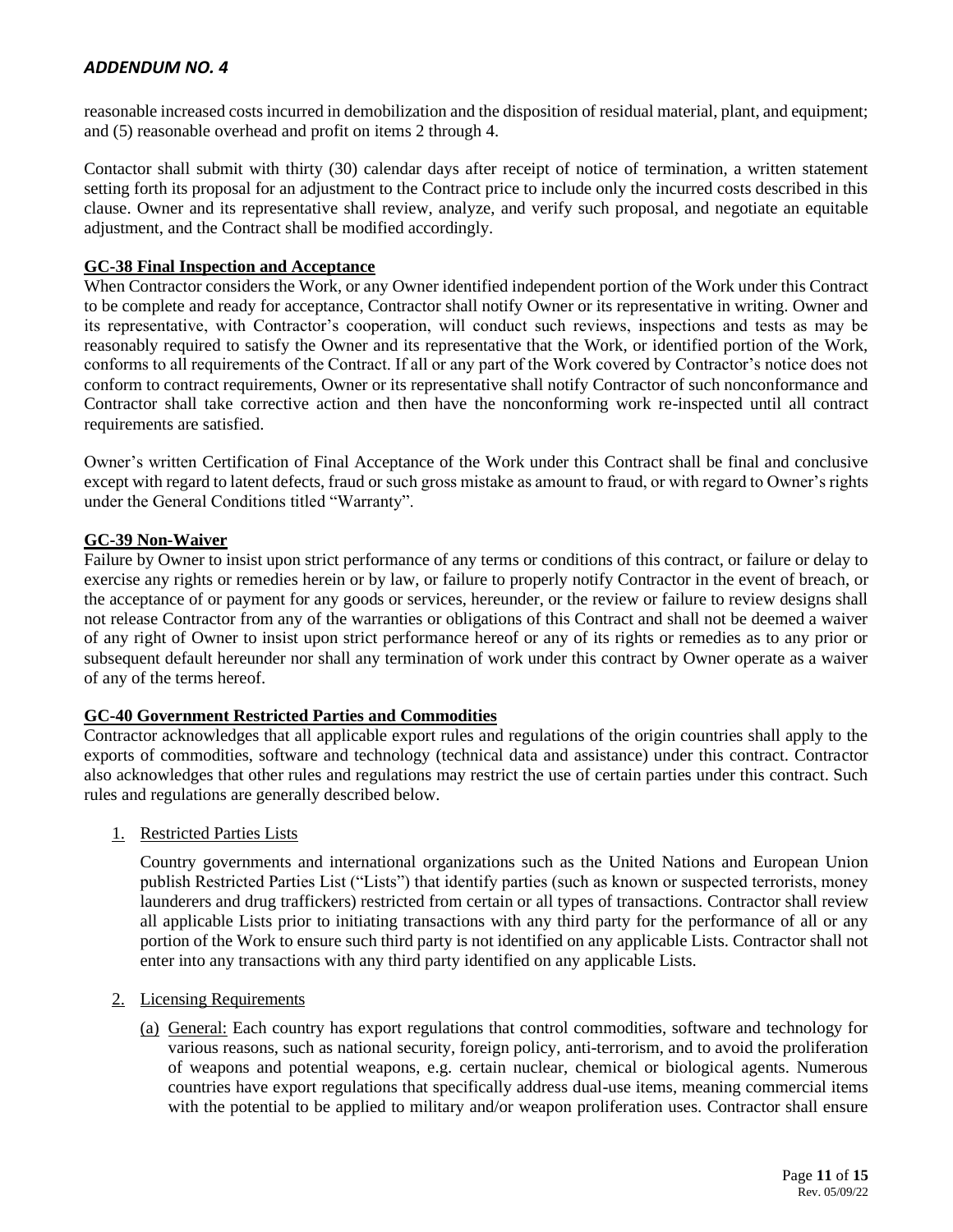that all necessary export licenses are obtained, or license exceptions confirmed, prior to the export of any commodity, software, or technology.

(b) United States of America (USA) Export Licensing Requirements: Contractor is solely responsible for obtaining any required USA export licenses for all commodities, software, and technology being supplied in the performance of the Work, except for any commodity, software or technology supplied by Owner. A copy of the export license, or rationale as to why a license is not required, shall be provided to Owner's Representative or Owner upon request.

Contractor shall be responsible for any delay resulting from Contractor's failure to comply fully and timely with any such rule or regulation described above.

Contractor hereby agrees to indemnify, defend and hold Owner's Representative, Owner, each of their respective affiliates and the respective directors, officers, employees and representatives of each harmless from and against any and all claims, legal or regulatory actions, final judgments, reasonable attorneys' fees, civil fines and any other losses which any of them may incur as a result of Contractor's failure to comply with its obligations under this clause.

## **GC-41 Equal Employment Opportunity**

Contractor is aware of and is fully informed of Contractor's obligation under Executive Order 11246 and, where applicable, shall comply with the requirements of such Order and all orders, rules, and regulations promulgated thereunder unless exempted therefrom.

Without limitation of the foregoing, Contractor's attention is directed to 41 Code of Federal Regulations (CFR), Section 60-1.4, and the clause titled "Equal Opportunity Clause" which, by this reference, is incorporated herein.

Contractor is aware of and is fully informed of Contractor's responsibilities under Executive Order No. 11701 "List of Job Openings for Veterans" and, where applicable, shall comply with the requirements of such Order and all orders, rules and regulations promulgated thereunder unless exempted therefrom.

Without limitation of the foregoing, Contractor's attention is directed to 41 CFR section 60-250 et seq. and the clause therein titled "Affirmative Action Obligations of Contractors and Subcontractors for Disabled Veterans and Veterans of the Vietnam Era," which by this reference, is incorporated herein.

Contractor certifies that segregated facilities, including but not limited to washrooms, work areas and locker rooms, are not and will not be maintained or provided for Contractor's employees. Where applicable, Contractor shall obtain a similar certification from any of its subcontractors, vendors, or suppliers performing the Work under this contract.

Contractor is aware of and is fully informed of Contractor's responsibilities under the Rehabilitation Act of 1973 and the Americans with Disabilities Act and, where applicable, shall comply with the provisions of each Act and the regulations promulgated thereunder unless exempted therefrom.

Without limitation of the foregoing, Contractor's attention is directed to 41 CFR Section 60-741 and the clause therein titled "Affirmative Action Obligations of Contractors and Subcontractors for Handicapped Workers," which by this reference, is incorporated herein.

## **GC-42 Disadvantaged Business Enterprises Program**

Contractor shall support Owner's policy and commitment to maximizing, where practical, business opportunities for Disadvantaged Business Enterprises (as identified in the Special Conditions item SC-21) by actively identifying, encouraging and assisting in their participation and otherwise making a good faith effort to achieve the DBA goals established for this project.

## **GC-43 Authority of Owner's Representative**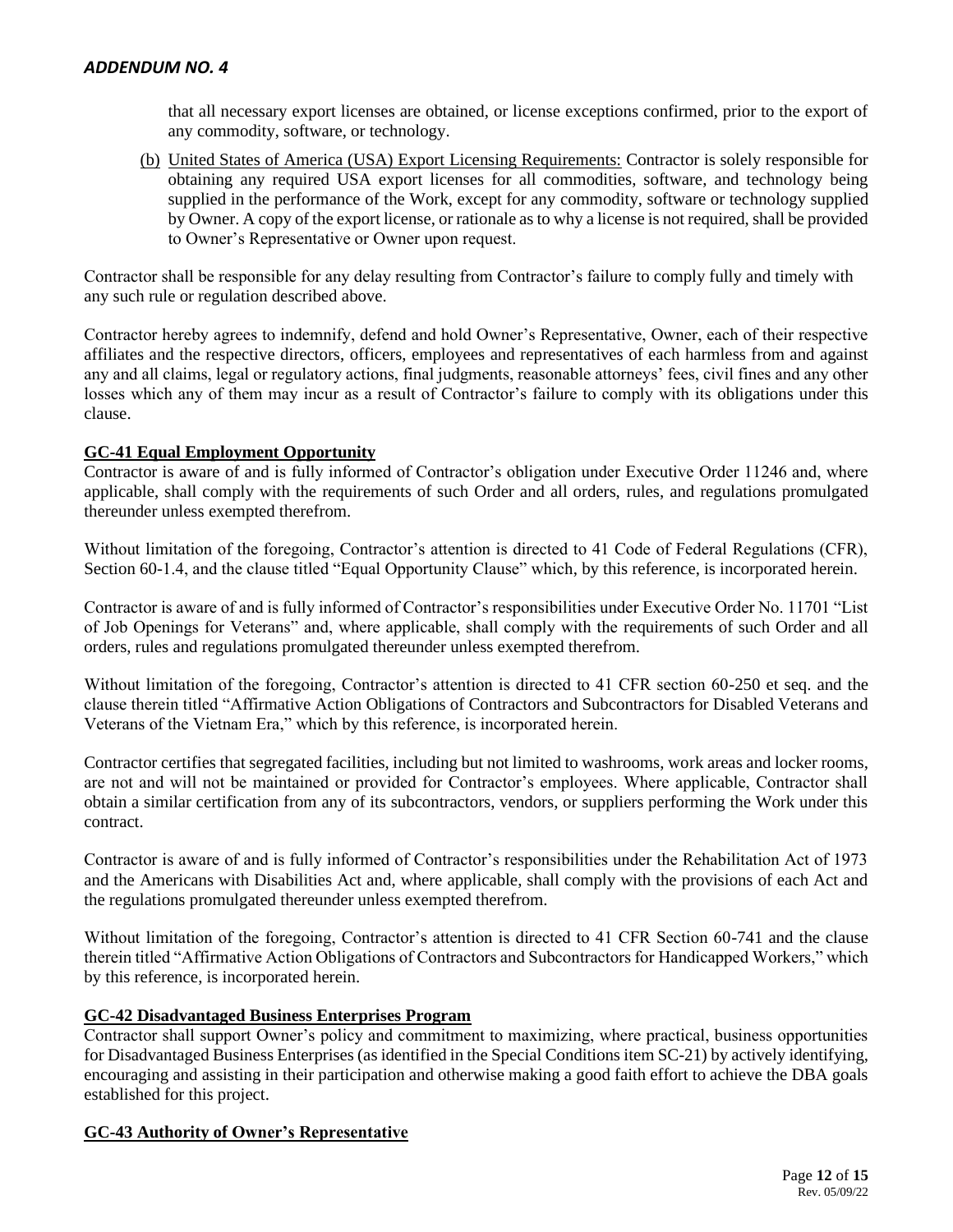The Owner's Representative shall decide any and all questions which may arise as to the quality and acceptability of materials furnished, work performed, and as to the manner of performance and rate of progress of the Work. The Owner's Representative also shall decide all questions that may arise as to the interpretation of the specifications or plans relating to the Work. The Owner's Representative shall determine the amount and quality of the several kinds of Work performed and materials furnished which are to be paid for under the contract.

## **GC-44 Conformity with Plans and Specifications**

All Work and all materials furnished shall be in conformity with the dimensions, quality, quantity, material, and testing requirements that are specified (including specified tolerances) in the Contract Documents.

If the Owner's Representative finds the materials furnished, Work performed, match or the finished product not within conformity with the Contract Documents but that the portion of the Work affected will, in its opinion, result in a finished project having a level of safety, economy, durability, and workmanship acceptable to the Owner, it will advise the Owner of its recommendation that the affected Work be accepted and remain in place. In this event, the Owner's Representative will document its determination and recommend to the Owner a basis of acceptance that will provide for an adjustment in the contract price for the affected portion of the Work. The Owner's Representative determination and recommended contract price adjustments will be based on the Owner's Representative's reasonable judgment and such test or retests of the affected Work as are, in its opinion, needed. Owner may accept or reject the Owner's Representative's recommendation (including any price adjustment recommendation) in its sole discretion. Changes in the contract price shall be covered by Change Order or supplemental agreement, as applicable.

If the Owner's Representative finds the materials furnished, Work performed, or the finished product are not in conformity with the Contract Documents and which Owner has not decided to accept with a price adjustment as provided above, the affected Work or materials shall be removed and replace or otherwise corrected by and at the expense of Contractor in accordance with the Owner's Representative's written orders.

For the purpose of this subsection, nothing herein shall be construed as waiving Contractor's responsibility to complete the Work in accordance with the Invitation to Bid or Bid Specifications.

Neither Owner's Representative nor Owner will be responsible for the Contractor's means, methods, techniques, sequences, or procedures of construction or the safety precautions incident thereto.

## **GC-45 Authority and Duties of Inspectors**

Inspectors employed by the Owner or Owner's Representative shall be authorized to inspect all Work done and all materials furnished. Such inspection may extend to all or any part of the Work and to the preparation, fabrication, or manufacture of the materials used. Inspectors are not authorized to revoke, alter, or waive any provision of the contract. Inspectors are not authorized to issue instructions contrary to the plans and specifications or to act as foreman for the Contractor.

Inspectors employed by the Owner or Owner's Representative are authorized to notify the Contractor or its representatives of any failure of the Work or materials to conform to the requirements of the contract, plans, or specifications and to reject such nonconforming materials in question until such issues can be referred to the Owner's Representative for its initial decision.

## **GC-46 Source of Supply and Quality Requirements**

The materials used in the Work shall conform to the requirements of the Contract Documents. Unless otherwise specified, such materials that are manufactured or processed shall be new (as compared to used or reprocessed).

In order to expedite the inspection and testing of materials, Contractor shall furnish complete statements to the Owner's Representative as to the origin, composition, and manufacture of all materials to be used in the Work. Such statements shall be furnished promptly after execution of the contract but, in all cases, prior to delivery of such materials.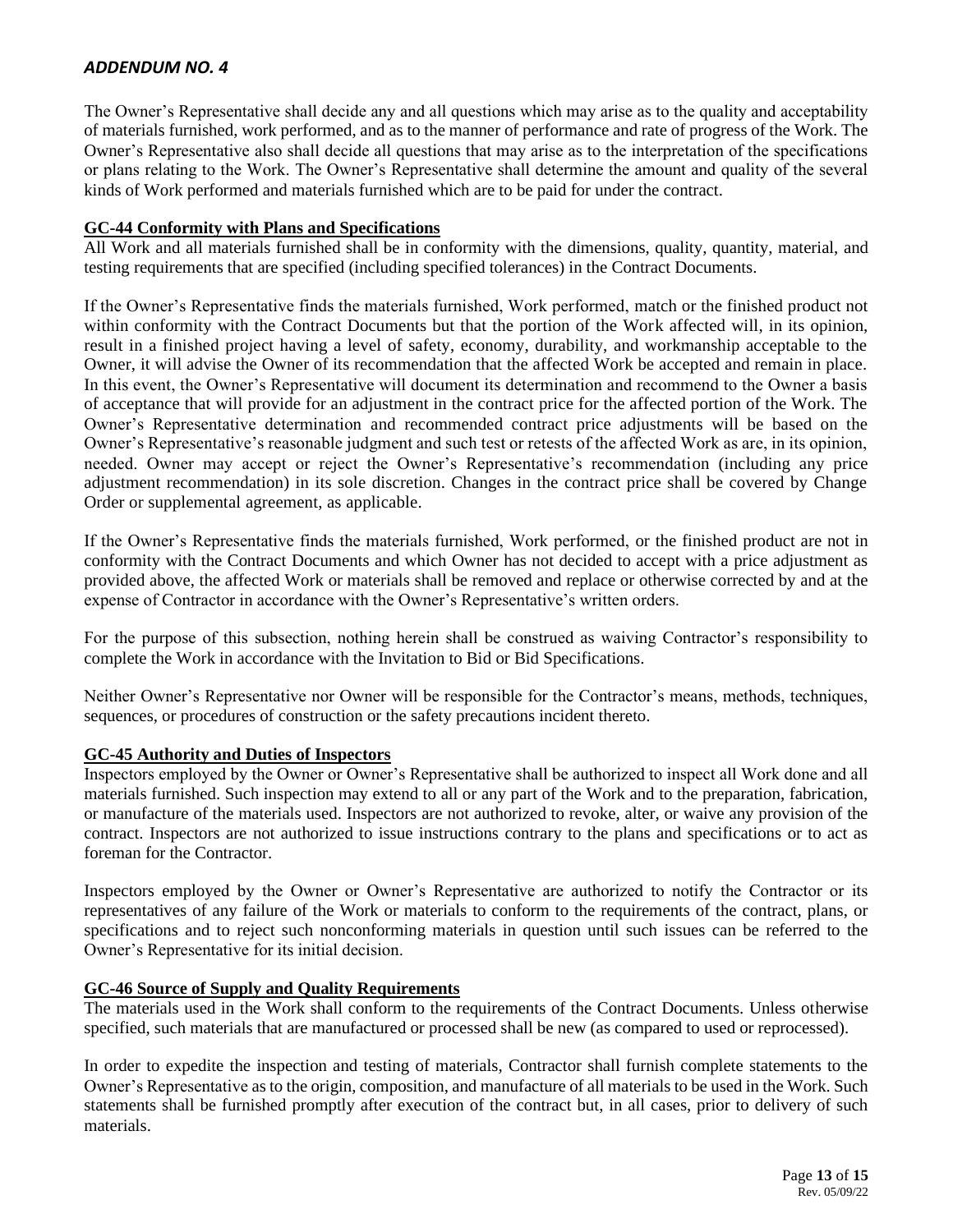At the Owner's Representative's option, materials may be approved at the source of supply before delivery is stated. If it is found after trial that sources of supply for previously approved materials do not produce specified products, the Contractor shall furnish materials from other sources.

## **GC-47 Samples, Tests, and Cited Specifications**

Except for those tests to be performed by Contractor pursuant to the Contract Documents, all materials used in the Work may be inspected, tested, and approved or denied by the Owner's Representative at any time before incorporation in the Work, its decision. Any Work in which untested materials are used at the Contractors risk. Any untested materials used in the Work and are found to not comply with requirements of the Contract Documents, such materials shall be removed and replaced with materials tested and approved by the Owner's Representative at the Contractor's expense. Materials found to be unacceptable will not be paid for.

Unless otherwise designated in the Contract Documents, tests in accordance with the cited standard methods of ASTM, AASHTO, Federal Specifications, Commercial Item Descriptions, and all other cited methods, which are current on the date of advertisement of the bids, will be made by the Owner's Representative or Owner at the Owner's expense. The testing organizations performing on site field tests shall have copies of all referenced standards on the construction site for use by all technicians and other personnel including the Contractor's representative at its request. Unless otherwise designated, samples will be taken by a qualified representative of the Owner's Representative. All materials being used are subject to inspection, test, or rejection at any time prior to or after incorporation into the Work. Copies of all tests will be furnished to the Contractor's representative at its request.

The Contractor shall employ a testing organization to perform all Contractor required tests. The Contractor shall submit to the Owner's Representative resumes on all testing organizations and individual persons who will be performing the tests. The Owner's Representative shall have the right, following review of such credentials, to reject any organization or individual persons performing the tests at its decision and require the Contractor to find alternative organizations or individuals acceptable to the Owner's Representative. All the test data shall be reported to the Owner's Representative after the results are known. Legible, printed reports of all test data shall be given to the Owner's Representative within five (5) business days of such tests. After completion of the Work, and prior to final payment, Contractor shall submit a final report to the Owner's Representative showing all test data reports, plus an analysis of all results showing ranges, averages, and corrective action taken on all failing tests.

## **GC-48 Certification of Compliance**

The Owner's Representative may permit the use, prior to sampling and testing, of certain materials or assemblies when accompanied by manufacturer's certificates of compliance stating that such materials or assemblies fully comply with the requirements of the contract. The certificate shall be signed by the manufacturer. Each lot of such materials or assemblies delivered to the work must be accompanied by a certificate of compliance in which the lot is clearly identified.

Materials or assemblies used on the basis of certificates of compliance may be sampled and tested at any time and if found not to be in conformity with contract requirements will be subject to rejection whether in place or not.

The form and distribution of certificates of compliance shall be as approved by the Owner's Representative.

When a material or assembly is specified by "brand name or equal" and the Contractor elects to furnish the specified "brand name," the Contractor shall be required to furnish the manufacturer's certificate of compliance for each lot of such material or assembly deliver to the Work. Such certificates of compliance shall clearly identify each lot delivered and shall certify as to:

- a. Conformance to the specified performance, testing, quality or dimensional requirements; and
- b. Suitability of the material or assembly for the use intended in the Work.

Should the Contractor propose to furnish an "or equal" material or assembly, it shall furnish the manufacturer's certificates of compliance as hereinbefore described for the specified brand name material or assembly prior to and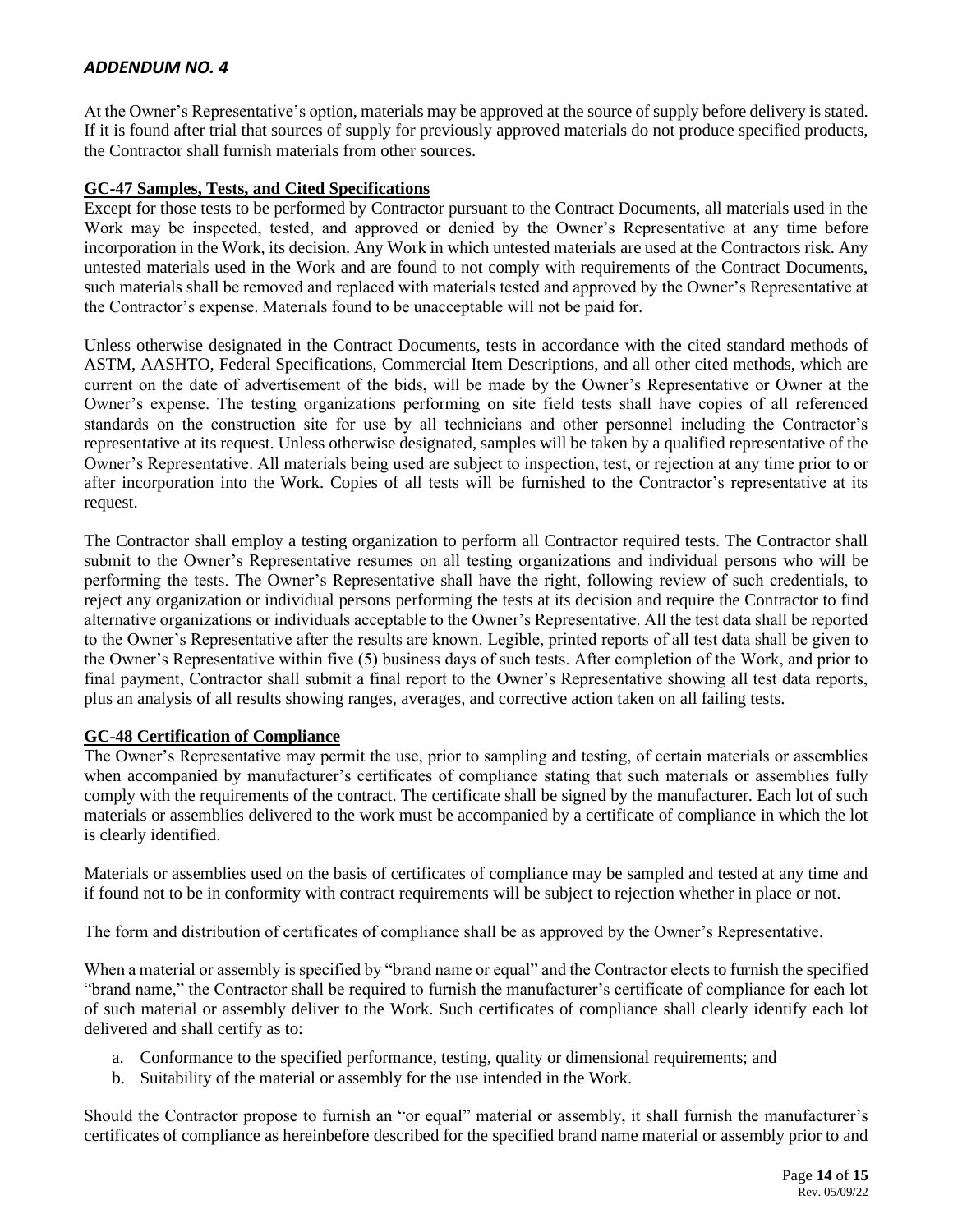be approved by the Owner's Representative prior to its order and delivery to the Work. Any material or assembly furnished "or equal" not prior approved shall be removed from the Work at the Contractor's cost and shall not be paid for.

## **GC-49 Payment for Materials On-Hand**

Partial payments may be made to the extent of the delivered cost of materials to be incorporated in the Work, provided that such materials meet the requirements of the Contract Documents and are delivered to acceptable sites on the airport property or at other sites in the vicinity that are acceptable to the Owner. Such delivered costs of stored or stockpiled materials may be included in the next partial payment after the following conditions are met:

- a. The material has been stored or stockpiled in a manner acceptable to the Owner's Representative or Owner at or on an Owner approved site,
- b. The Contractor has furnished the Owner's Representative with acceptable evidence of the quantity and quality of such stored or stockpiled materials,
- c. The Contractor has furnished the Owner's Representative with satisfactory evidence that the material and transportation costs have been paid,
- d. The Contractor has furnished the Owner legal title (free of liens or encumbrances of any kind) to the material so stored or stockpiled,
- e. The Contractor has furnished the Owner evidence that the material so stored or stockpiled is insured against loss by damage to or disappearance of such materials at any time prior to use in the Work,

It is understood and agreed that the transfer of title and the Owner's payment for such stored or stockpiled materials shall in no way relieve the Contractor of its responsibility for furnishing and placing such materials in accordance with the requirements of the Contract Documents.

In no case will the amount of partial payments for materials on hand exceed the allocated portion of the contract price for such materials or the contract price for the contract item in which the material is intended to be used, less any applicable retained portions. The Contractor shall bear all costs associated with the partial payment of stored or stockpiled materials in accordance with the provisions of this subsection.

## **GC-50 Bid Security**

Guarantee will be required with each bid as a certified check on a solvent bank or a bid bond in the amount of five (5) percent of the total amount of the bid, made payable to the Panama City–Bay County Airport and Industrial District.

## **GC-51 Bonding Requirements**

The successful bidder will be required to furnish separate performance and payment bonds each in an amount equal to 100% of the contract price.

#### **GC-52 Performance and Payment Securities**

The successful Bidder shall deliver to the Owner or the Owner's Authorized Representative no later than ten (10) calendar days after contract award and prior to commencing the Work or entering the Project Site, a Performance and Payment Bond in the form supplied in the bid and project documents and executed, as surety, by a corporation acceptable to the Owner and authorized to issue such bonds in the jurisdiction of Bay County, Florida. Such Performance Bond and Payment Bond shall each be for one hundred percent (100%) of the total as set forth in Bidder's proposal. The cost of such Performance Bond and Payment Bond shall be included in the Guaranteed Maximum Price submitted in the Bidder's Proposal

## **END OF GENERAL CONDITION**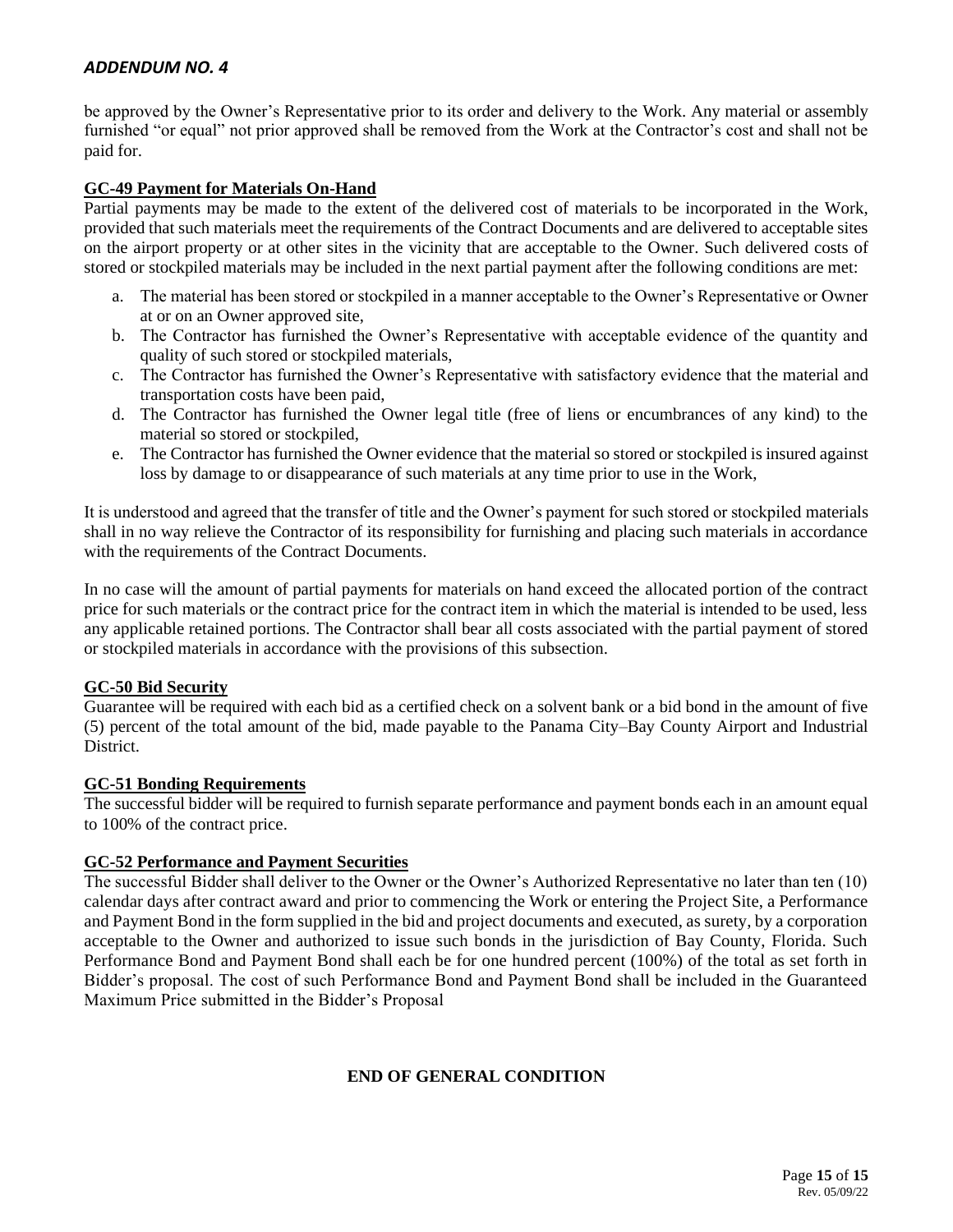# **NORTHWEST FLORIDA BEACHES INTL. AIRPORT PANAMA CITY–BAY COUNTY AIRPORT AND INDUSTRIAL DISTRICT**

## **Baggage Expansion Project**

In response to the Bid and Project Documents dated **15 day** of **April, 2022**, and in accordance with the "Notice and Instructions to Bidders", the undersigned hereby proposes to furnish all plant, labor, technical and professional services, supervision, materials and equipment, and to perform all operations necessary and required to complete the **Baggage Expansion Project** at Northwest Florida Beaches International Airport located in Bay County, Florida, in accordance with provisions of the Request for Bid and Project Documents and any addenda thereto, and at the prices stated opposite the respective items set forth in the Schedule of Prices attached hereto.

The undersigned agrees that this Bid Proposal constitutes a firm offer to Owner which cannot be withdrawn for **120** calendar days from and after the due date or until a contract for the Work is executed by the undersigned and Owner, whichever is earlier. The undersigned's execution of the Bid Affidavit (copy attached), the Non-Collusion Affidavit (copy attached), the Sworn Statement under Section 287.133 (3)(A), Florida Statutes, Public Entity Crimes Statement (copy attached), must be witnessed and notarized by a Notary and returned with this Bid Proposal in order that the Bid Proposal be considered. Further, the Drug Free Workplace Certification (copy attached), Certification of Non-Segregated Facilities (copy attached), and Buy America Certification (copy attached) must also be completed and returned as part of the Bid Proposal.

The undersigned certifies that it has examined and is fully familiar with all of the provisions of the Bid and Project Documents and any addenda thereto; that it has carefully checked all the words and figures shown in its Schedule of Prices, if any required; that it has carefully reviewed the accuracy of all statements in this Bid Proposal and attachments hereto; and that it has by careful examination of the Bid and Project Documents and any addenda thereto and by examination of the actual site conditions, satisfied itself as to the nature and location of all work, the general and local conditions to be encountered in the performance of any work, the requirements of the Contract and all other matters which can in any way affect the Work or the cost thereof. The undersigned hereby agrees Owner shall not be responsible for any errors or omissions on the part of the undersigned in preparing this Bid Proposal.

If awarded a Contract, the undersigned agrees to execute the Contract and deliver it to Owner within ten (10) calendar days after contract award with the Certificates of Insurance and Payment Securities as required.

The undersigned hereby acknowledges that any contract resulting from this Bid Proposal will represent the entire agreement and that any exceptions taken in this Bid Proposal, may be a basis for Owner rejecting such Bid Proposal.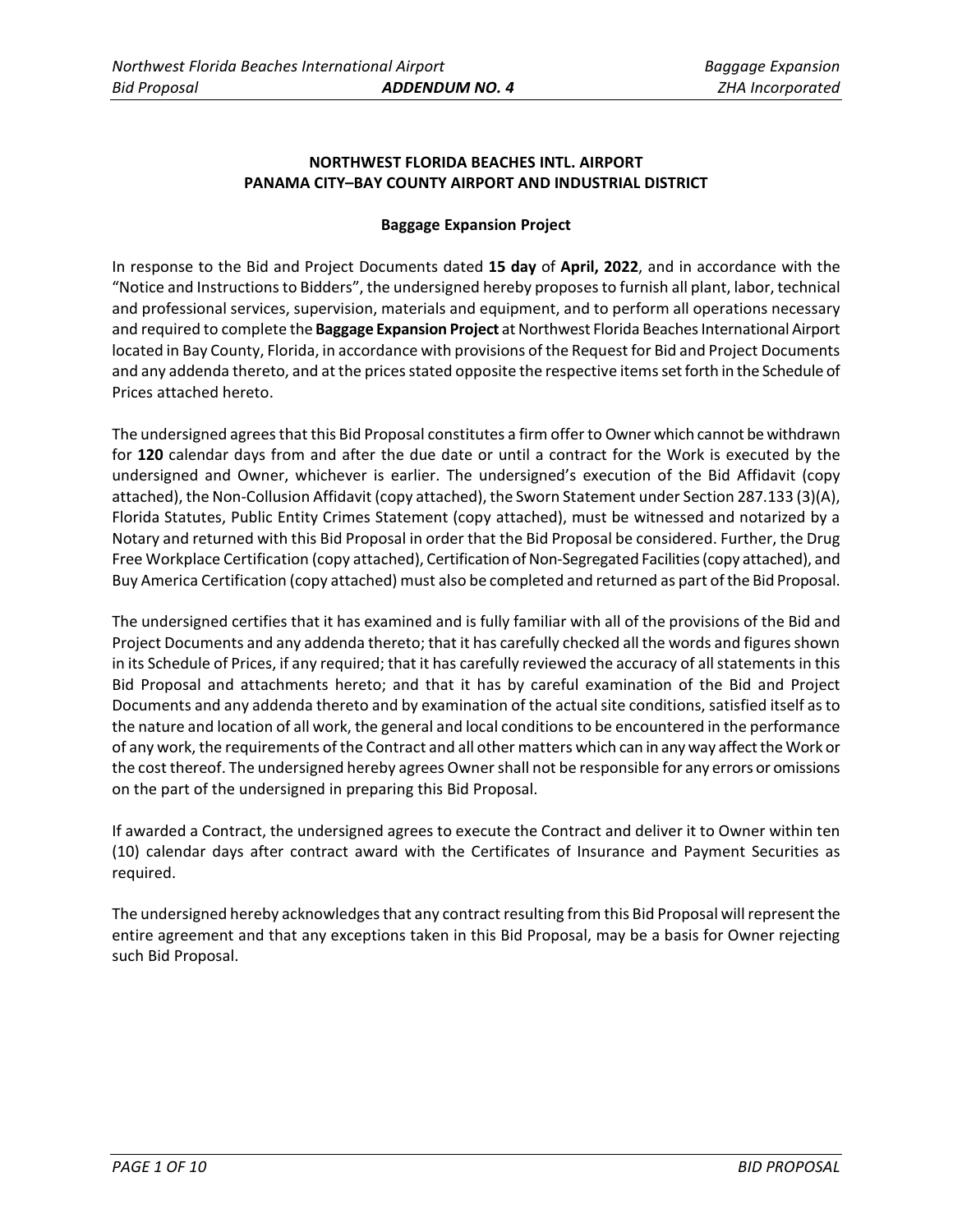The undersigned also acknowledges receipt, understanding and full consideration of the following addenda to the Bid and Project Documents. (Contractor shall enter Addenda number and initial next to addenda received.)

| State/Country of Incorporation (if applicable): ________________________________ |
|----------------------------------------------------------------------------------|
|                                                                                  |
|                                                                                  |
|                                                                                  |

If Bidder is a corporation, enter State/Country of Incorporation in addition to Business Address. Evidence of the authority of the person signing on behalf of the bidding entity shall be attached to the Bid Proposal. If a joint venture, consortia, or partnership attach evidence of the signatory's authority signed by and listing the full names of all partners or joint venture(s) that shall be jointly and severally liable.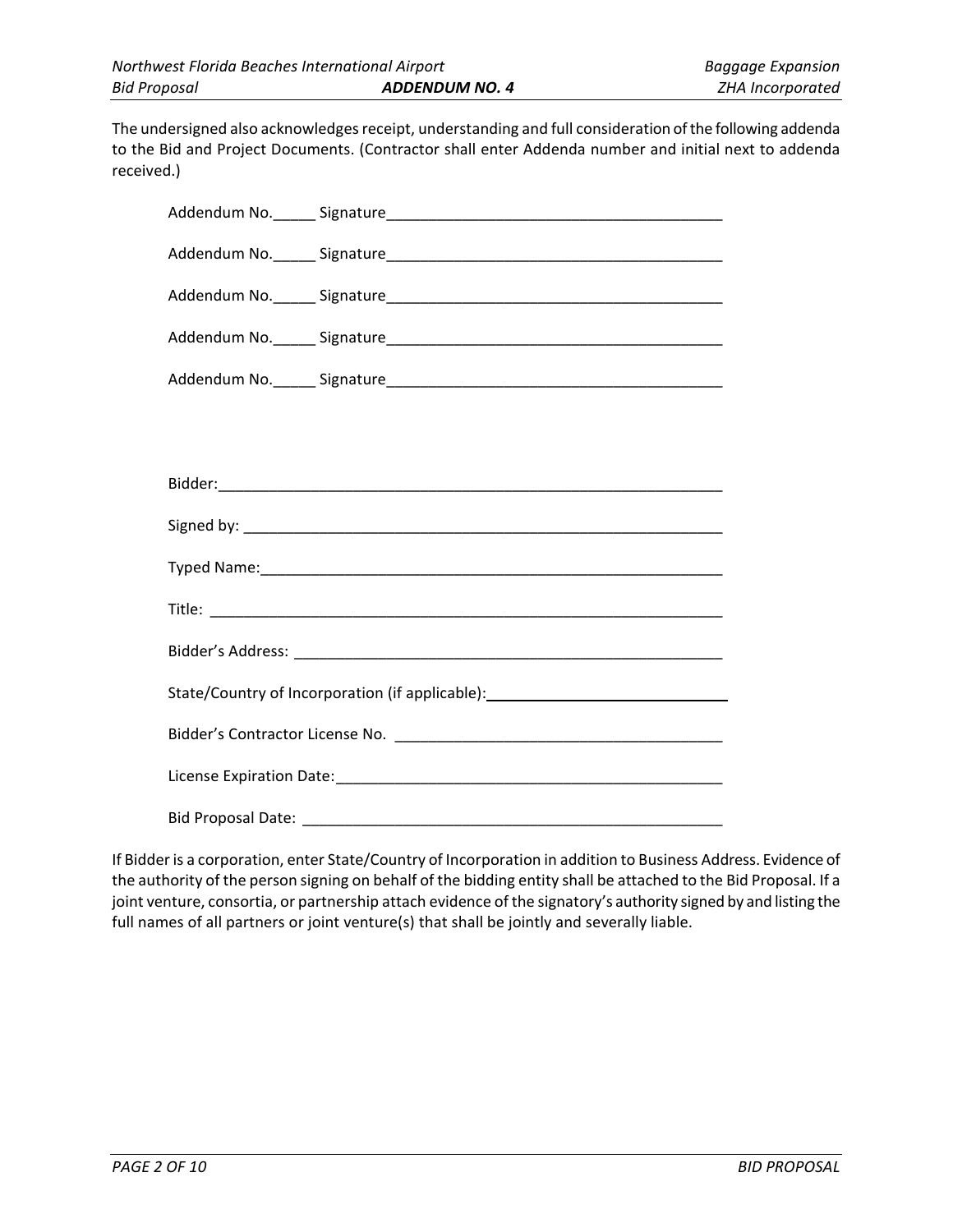## **BID AFFIDAVIT**

The following affidavit must be executed in order that your Bid Proposal may be considered.

| State of <b>State</b>                                                               |                                                                                                                                                                                                                            |
|-------------------------------------------------------------------------------------|----------------------------------------------------------------------------------------------------------------------------------------------------------------------------------------------------------------------------|
|                                                                                     | of lawful age, being first duly sworn, upon his oath deposes and says: That he executed the accompanying<br>Bid Proposal on behalf of the Contractor therein named, and that he had lawful authority so to do, and said    |
|                                                                                     | Contractor has not directly or indirectly, entered into any agreement, expressed or implied, with any                                                                                                                      |
|                                                                                     | Contractor or Contractors, having to its object the controlling of the price or amount of such quotation or<br>any quotations, the limiting of the Bid Proposal or Contractors, the parceling or farming out to any        |
|                                                                                     | Contractor or Contractors, to other persons of any part of the contract or any of the subject matter or the                                                                                                                |
|                                                                                     | Bid Proposals, or of the profits thereof, and that he has not and will not divulge the sealed Bid Proposal to<br>any person whomsoever, except those having a partnership or other financial interest with him in said Bid |
| Proposal or Proposals, until after the sealed Bid Proposal or Proposals are opened. |                                                                                                                                                                                                                            |
|                                                                                     |                                                                                                                                                                                                                            |
|                                                                                     |                                                                                                                                                                                                                            |
|                                                                                     |                                                                                                                                                                                                                            |
|                                                                                     |                                                                                                                                                                                                                            |
|                                                                                     |                                                                                                                                                                                                                            |
| PERSONALLY APPEARED BEFORE ME, the undersigned authority,                           |                                                                                                                                                                                                                            |
|                                                                                     |                                                                                                                                                                                                                            |
| (name of individual signing)                                                        |                                                                                                                                                                                                                            |
|                                                                                     | Who, after first being sworn by me, affixed his/her signature in the space provided above on this                                                                                                                          |
|                                                                                     |                                                                                                                                                                                                                            |
|                                                                                     |                                                                                                                                                                                                                            |
|                                                                                     | Subscribed and sworn to before me this ____ day of ______________________________, 20__.                                                                                                                                   |
|                                                                                     |                                                                                                                                                                                                                            |
| My Commission Expires: My Commission Expires:                                       |                                                                                                                                                                                                                            |
|                                                                                     | Notary Public                                                                                                                                                                                                              |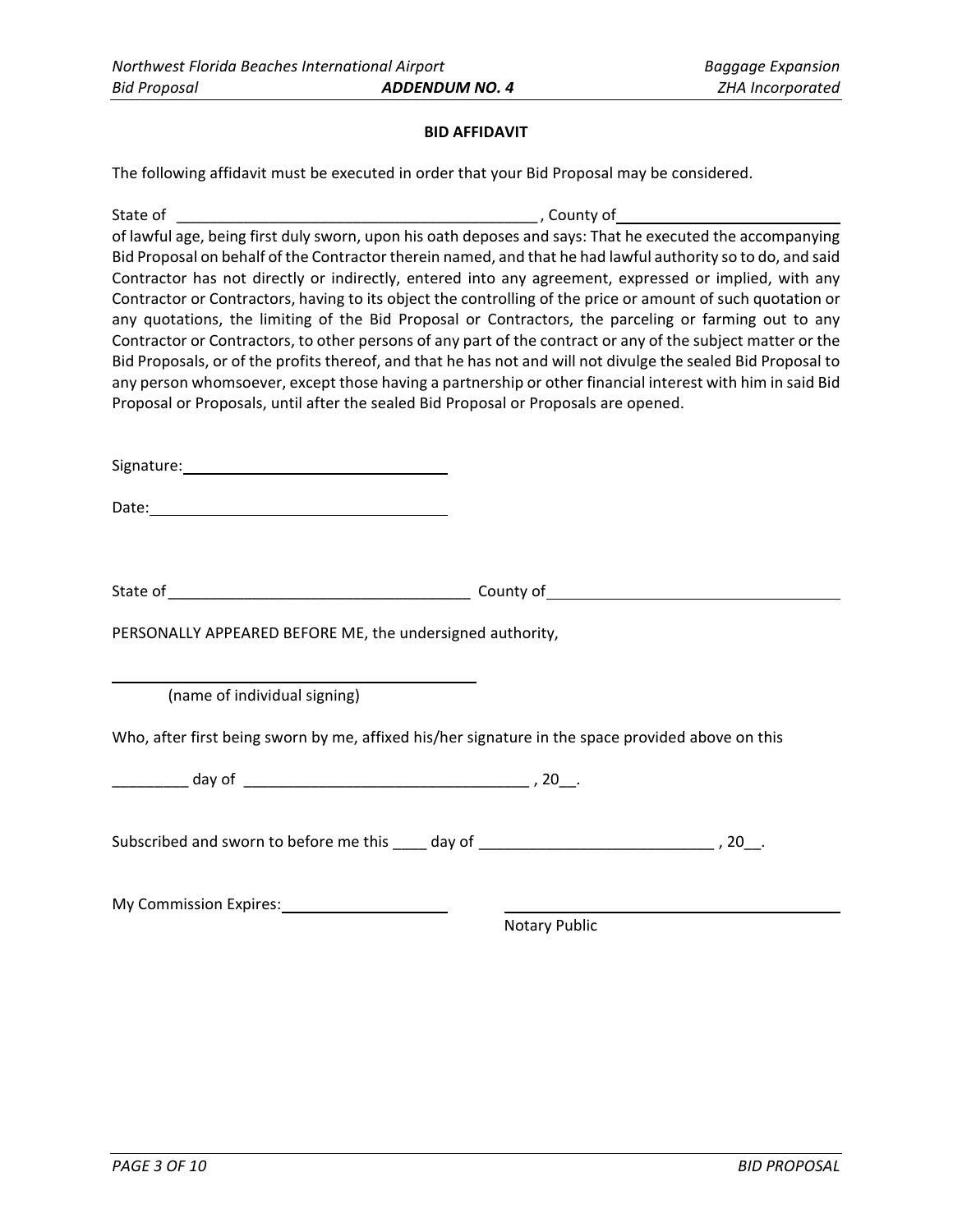#### **BID FORM**

**CONTRACTOR**: \_\_\_\_\_\_\_\_\_\_\_\_\_\_\_\_\_\_\_\_\_\_\_\_\_\_\_\_\_\_\_ DATE: \_\_\_\_\_\_\_\_\_\_\_\_\_\_\_\_\_\_\_\_\_\_\_\_

AIRPORT NAME: Northwest Florida Beaches International Airport **PROJECT DESCRIPTION:** Baggage Expansion Project

 $\overline{\phantom{a}}$ 

#### **BID SCHEDULE – UNIT PRICES**

**Base Bid – Civil Pay Items**

| <b>Bid</b><br>Item<br>No. | Pay Item<br>No. | Item Description & Unit Price<br>In Words                                              | Unit      | Estimated<br>Quantity | Unit<br>Price | Total<br>Amt./<br>Item |
|---------------------------|-----------------|----------------------------------------------------------------------------------------|-----------|-----------------------|---------------|------------------------|
|                           |                 | <b>Mobilization</b>                                                                    |           |                       |               |                        |
| $\mathbf{1}$              | $101-1$         | dollars and                                                                            | LS        | $\mathbf{1}$          |               |                        |
|                           |                 | cents                                                                                  |           |                       |               |                        |
|                           |                 | <b>Maintenance of Traffic</b>                                                          |           |                       |               |                        |
| $\overline{2}$            | $102 - 1$       | dollars and                                                                            | LS        | $\mathbf{1}$          |               |                        |
|                           |                 | cents                                                                                  |           |                       |               |                        |
| 3                         | $104 - 1$       | Prevention, Control, and<br>Abatement of Erosion and Water<br>Pollution<br>dollars and | LS        | $\mathbf{1}$          |               |                        |
|                           |                 | cents                                                                                  |           |                       |               |                        |
| 4                         | $110-1$         | <b>Clearing and Grubbing</b><br>dollars and<br>cents                                   | LS        | $\mathbf{1}$          |               |                        |
|                           |                 | <b>Miscellaneous Demolition</b>                                                        |           |                       |               |                        |
| 5                         | $110-2$         | dollars and                                                                            | <b>LS</b> | $\mathbf{1}$          |               |                        |
|                           |                 | cents                                                                                  |           |                       |               |                        |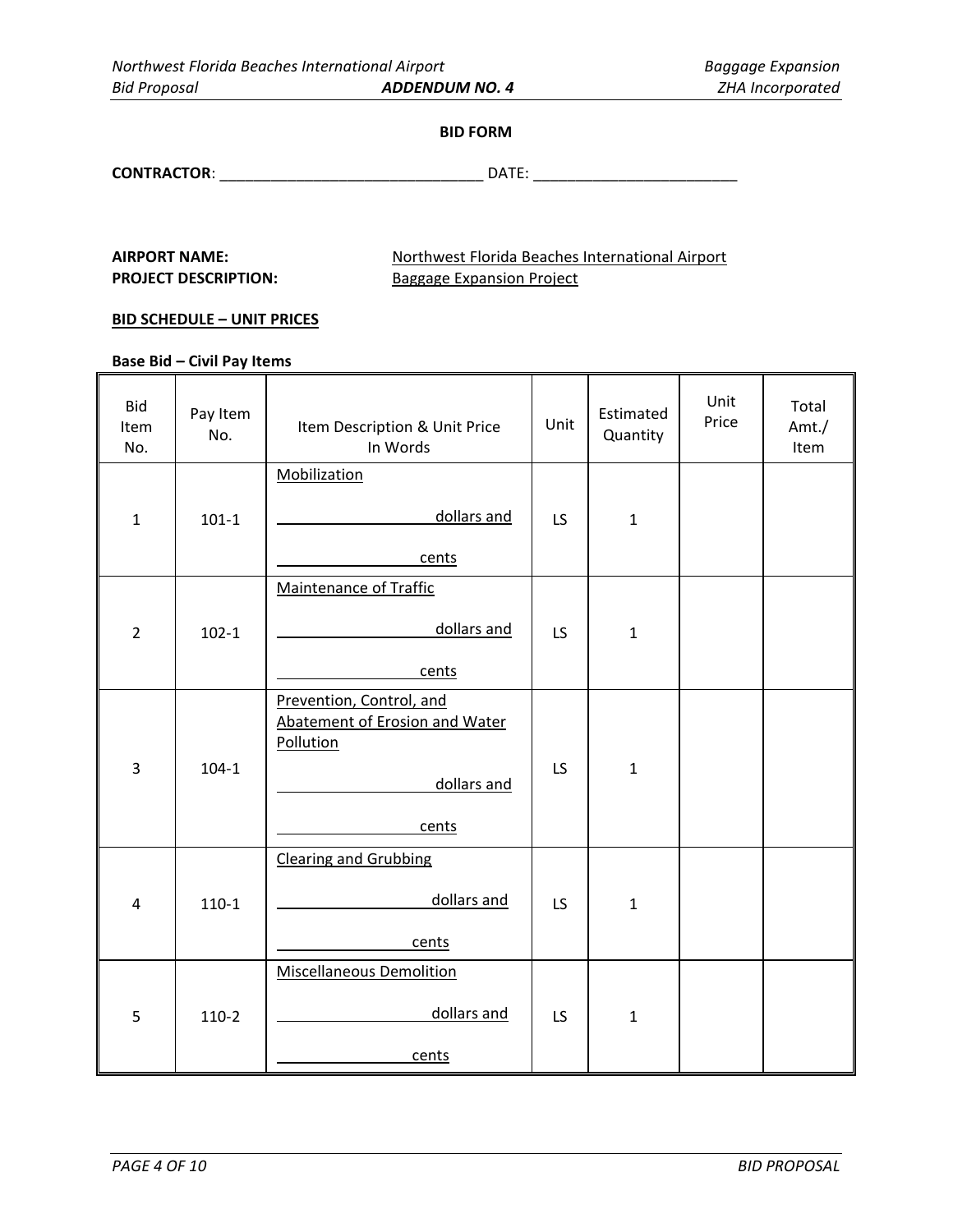| <b>Bid</b><br>Item<br>No. | Pay Item<br>No. | Item Description & Unit Price<br>In Words               | Unit       | Estimated<br>Quantity | Unit<br>Price | Total<br>Amt./<br>Item |
|---------------------------|-----------------|---------------------------------------------------------|------------|-----------------------|---------------|------------------------|
|                           |                 | 1" Asphalt Milling                                      |            |                       |               |                        |
| 6                         | $110-3$         | dollars and                                             | SY         | 260                   |               |                        |
|                           |                 | cents                                                   |            |                       |               |                        |
|                           |                 | <b>Unclassified Excavation and</b><br><b>Embankment</b> |            |                       |               |                        |
| $\overline{7}$            | $120 - 1$       | dollars and                                             | <b>CY</b>  | 925                   |               |                        |
|                           |                 | cents                                                   |            |                       |               |                        |
|                           |                 | 12" Stabilized Subbase                                  |            |                       |               |                        |
| 8                         | $160 - 1$       | dollars and                                             | SY         | 210                   |               |                        |
|                           |                 | cents                                                   |            |                       |               |                        |
|                           |                 | 8" Limerock Base Course                                 |            |                       |               |                        |
| 9                         | $285 - 1$       | dollars and                                             | SY         | 200                   |               |                        |
|                           |                 | cents                                                   |            |                       |               |                        |
|                           |                 | 2.5" Superpave Asphaltic Concrete                       |            |                       |               |                        |
| 10                        | 334-1           | dollars and                                             | <b>TON</b> | 35                    |               |                        |
|                           |                 | cents                                                   |            |                       |               |                        |
|                           |                 | 1" Superpave Asphaltic Concrete                         |            |                       |               |                        |
| 11                        | 334-2           | dollars and                                             | <b>TON</b> | 30                    |               |                        |
|                           |                 | cents                                                   |            |                       |               |                        |
|                           |                 | FDOT Type 'P' Alt. B Bottom w/                          |            |                       |               |                        |
|                           |                 | Solid Grate                                             |            |                       |               |                        |
| 12                        | $425 - 1$       | dollars and                                             | EA         | $\mathbf 1$           |               |                        |
|                           |                 | cents                                                   |            |                       |               |                        |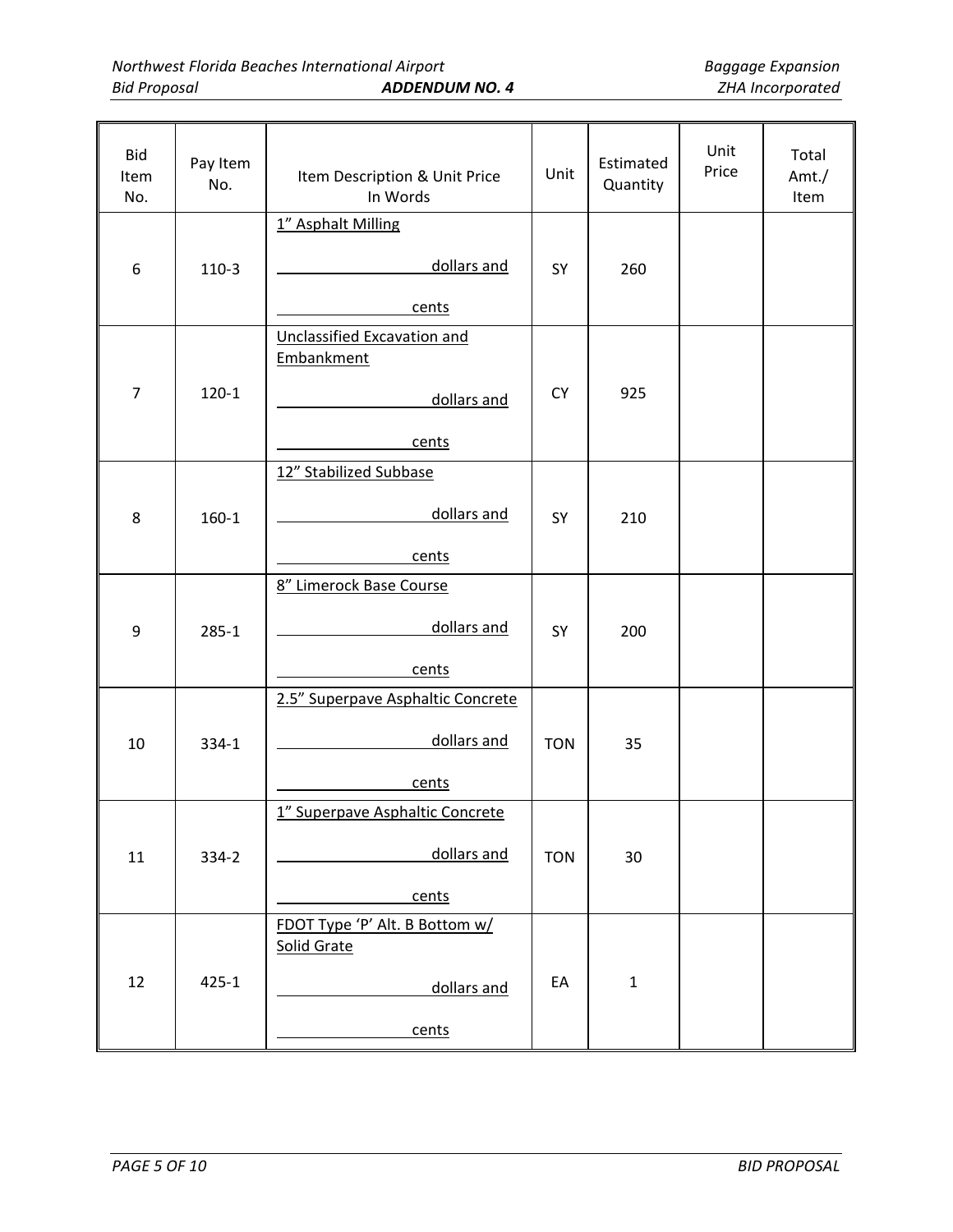| <b>Bid</b><br>Item<br>No. | Pay Item<br>No. | Item Description & Unit Price<br>In Words | Unit | Estimated<br>Quantity | Unit<br>Price | Total<br>Amt./<br>Item |
|---------------------------|-----------------|-------------------------------------------|------|-----------------------|---------------|------------------------|
|                           |                 | FDOT Type 'C' DBI                         |      |                       |               |                        |
| 13                        | $425 - 2$       | dollars and                               | EA   | $\overline{2}$        |               |                        |
|                           |                 | cents                                     |      |                       |               |                        |
|                           |                 | FDOT Type 'F' DBI                         |      |                       |               |                        |
| 14                        | $425 - 3$       | dollars and                               | EA   | $\mathbf{1}$          |               |                        |
|                           |                 | cents                                     |      |                       |               |                        |
|                           |                 | 6" ADS, N-12 Pipe                         |      |                       |               |                        |
| 15                        | 430-1           | dollars and                               | LF   | 50                    |               |                        |
|                           |                 | cents                                     |      |                       |               |                        |
|                           |                 | 18" ADS, N-12 Pipe                        |      |                       |               |                        |
| 16                        | 430-2           | dollars and                               | LF   | 165                   |               |                        |
|                           |                 | cents                                     |      |                       |               |                        |
|                           |                 | F-Curb                                    |      |                       |               |                        |
|                           |                 | dollars and                               |      |                       |               |                        |
| 17                        | $520-1$         |                                           | LF   | 150                   |               |                        |
|                           |                 | cents<br>E-Curb                           |      |                       |               |                        |
|                           |                 |                                           |      |                       |               |                        |
| 18                        | $520-2$         | dollars and                               | LF   | 75                    |               |                        |
|                           |                 | cents                                     |      |                       |               |                        |
|                           |                 | Concrete Sidewalk (6")                    |      |                       |               |                        |
| 19                        | $522 - 1$       | dollars and                               | SY   | 540                   |               |                        |
|                           |                 | cents                                     |      |                       |               |                        |
|                           |                 | Fence Improvements                        |      |                       |               |                        |
| 20                        | $550-1$         | dollars and                               | LF   | 90                    |               |                        |
|                           |                 | cents                                     |      |                       |               |                        |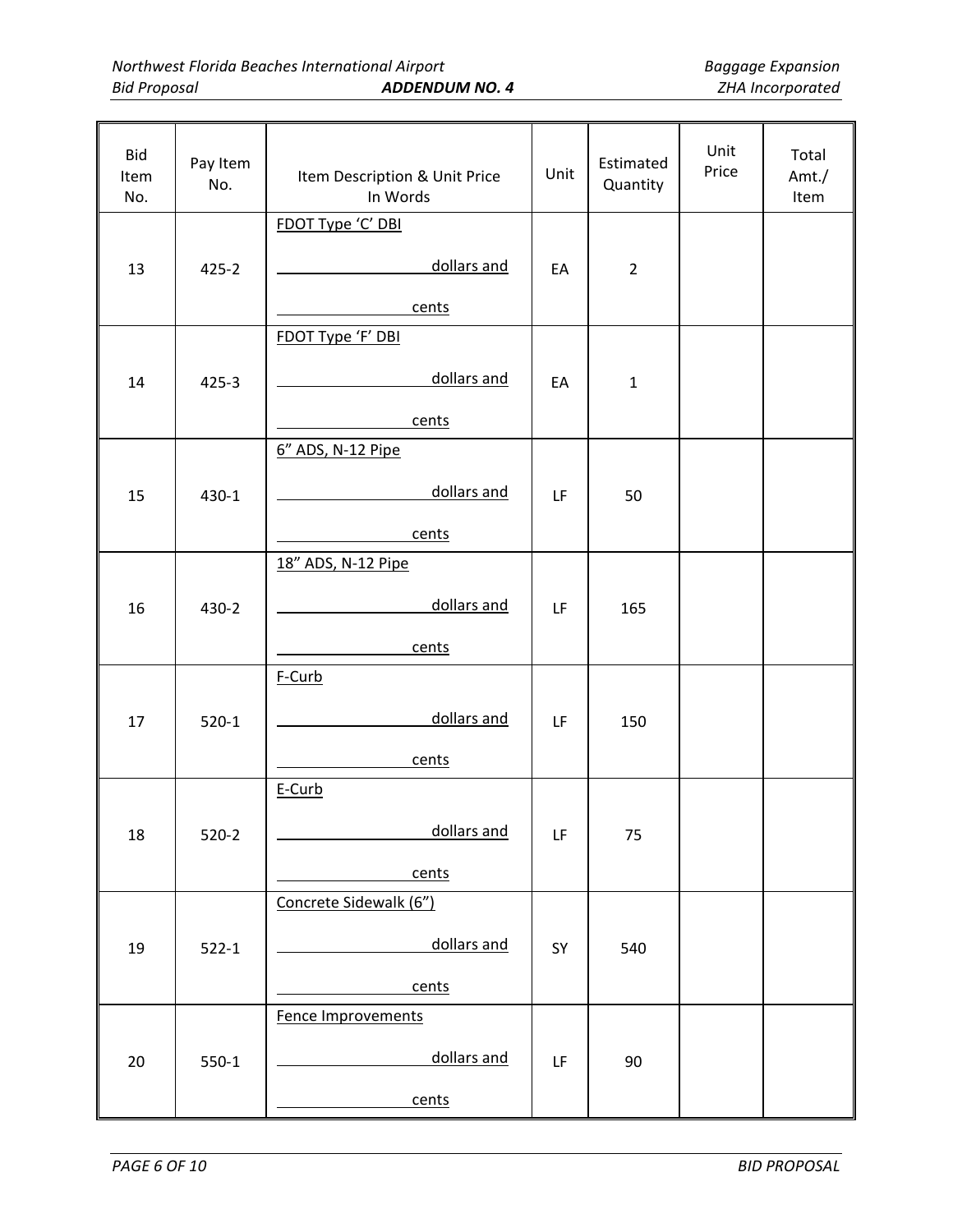| <b>Bid</b><br>Item<br>No. | Pay Item<br>No. | Item Description & Unit Price<br>In Words        | Unit | Estimated<br>Quantity | Unit<br>Price | Total<br>Amt./<br>Item |
|---------------------------|-----------------|--------------------------------------------------|------|-----------------------|---------------|------------------------|
| 21                        | $570-1$         | Sodding<br>dollars and<br>cents                  | SY   | 500                   |               |                        |
| 22                        | $710-1$         | <b>Pavement Markings</b><br>dollars and<br>cents | LS   | $\mathbf{1}$          |               |                        |

**FOR ALL WORK REQUIRED IN ACCORDANCE WITH THE CONSTRUCTION DRAWINGS, SPECIFICATIONS AND OTHER CONTRACT DOCUMENTS, INCLUDING ALL COSTS RELATED TO THE WORK, AND ANY REQUIRED PERMITS, TAXES, BONDS AND INSURANCE, THE UNDERSIGNED SUBMITS A TOTAL BASE BID AMOUNT OF:**

**TOTAL BASE BID - CIVIL (amount in words):** 

Dollars and

**cents** and the contract of the contract of the contract of the contract of the contract of the contract of the contract of the contract of the contract of the contract of the contract of the contract of the contract of th

 $(5)$  )

**amount in numbers**

Note: Total Base Bid - Civil amount shall equal the sum of the totals for Bid Items No. 1 through 22.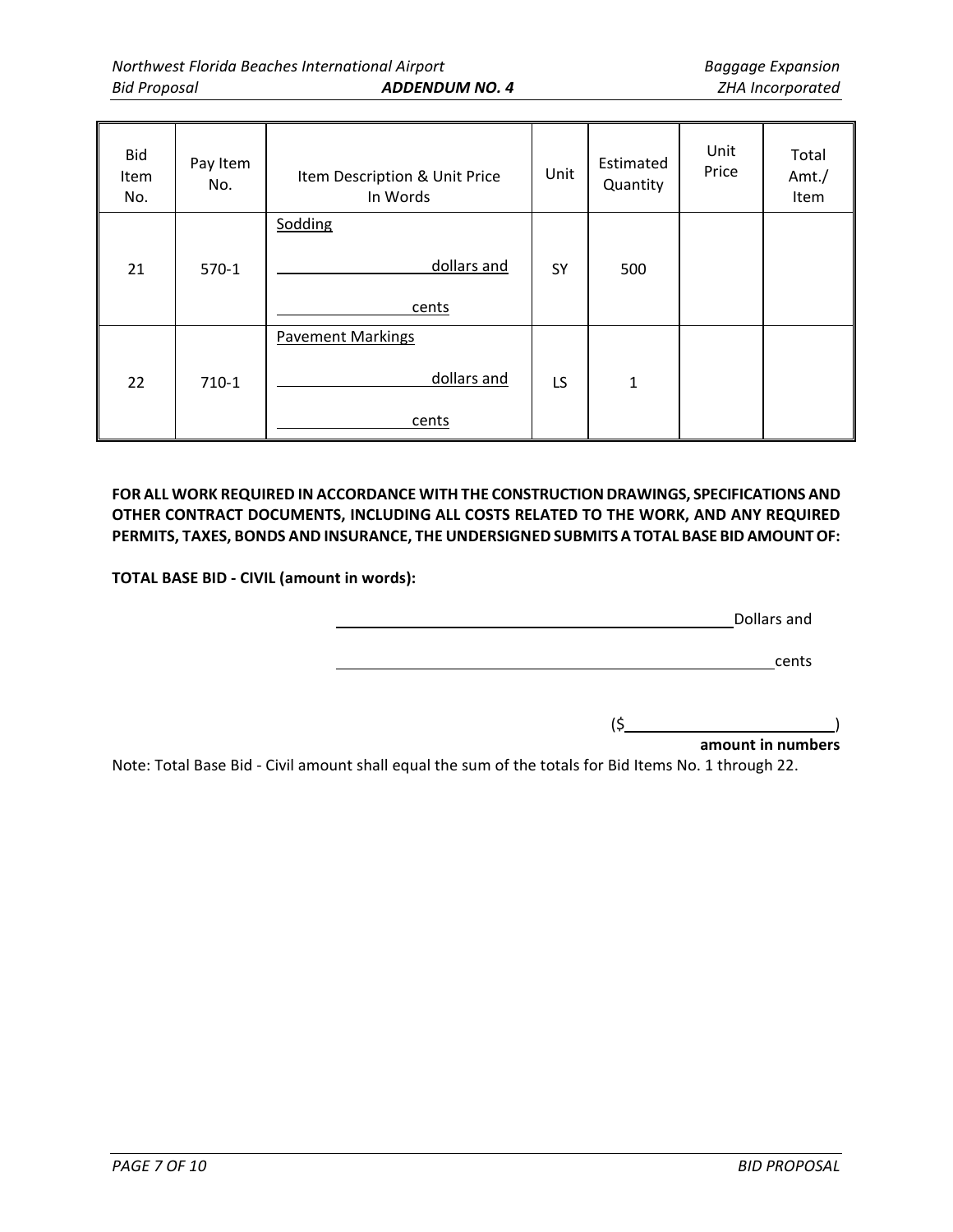**Work To Be Performed**: The Work to be performed by Contractor comprises the furnishing of all professional and technical services, labor, equipment, materials, and all other functions and operations including, but not limited to, temporary construction facilities, equipment, materials and supplies and related services, and surveying as necessary and required to accomplish the **Baggage Expansion Project** work all strictly in accordance with all requirements of the Bid and Project Documents.

#### **BID SUMMARY:**

| А. | <b>Base Bid - Building Expansion</b>                                                                                                                                                                                                                                                                                                                                                                  |                             |  |
|----|-------------------------------------------------------------------------------------------------------------------------------------------------------------------------------------------------------------------------------------------------------------------------------------------------------------------------------------------------------------------------------------------------------|-----------------------------|--|
|    | <u> Alexandria de la contrada de la contrada de la contrada de la contrada de la contrada de la contrada de la c</u>                                                                                                                                                                                                                                                                                  |                             |  |
| В. | Bag Make-up Equipment and Installation: (includes 1-year Equipment Warranty Period)                                                                                                                                                                                                                                                                                                                   |                             |  |
|    | $\frac{1}{\sqrt{2}}$ $\frac{1}{\sqrt{2}}$ $\frac{1}{\sqrt{2}}$ $\frac{1}{\sqrt{2}}$ $\frac{1}{\sqrt{2}}$ $\frac{1}{\sqrt{2}}$ $\frac{1}{\sqrt{2}}$ $\frac{1}{\sqrt{2}}$ $\frac{1}{\sqrt{2}}$ $\frac{1}{\sqrt{2}}$ $\frac{1}{\sqrt{2}}$ $\frac{1}{\sqrt{2}}$ $\frac{1}{\sqrt{2}}$ $\frac{1}{\sqrt{2}}$ $\frac{1}{\sqrt{2}}$ $\frac{1}{\sqrt{2}}$ $\frac{1}{\sqrt{2}}$                                  |                             |  |
| C. | Base Bid - Civil Pay Items:                                                                                                                                                                                                                                                                                                                                                                           |                             |  |
|    |                                                                                                                                                                                                                                                                                                                                                                                                       | $\left( \mathsf{S} \right)$ |  |
| D. | Additive Alternate Bid No. 1: Increase Equipment Warranty Period to 3 years                                                                                                                                                                                                                                                                                                                           |                             |  |
|    | $\overline{\mathbf{S}}$ and $\overline{\mathbf{S}}$ and $\overline{\mathbf{S}}$ and $\overline{\mathbf{S}}$ and $\overline{\mathbf{S}}$ and $\overline{\mathbf{S}}$ and $\overline{\mathbf{S}}$ and $\overline{\mathbf{S}}$ and $\overline{\mathbf{S}}$ and $\overline{\mathbf{S}}$ and $\overline{\mathbf{S}}$ and $\overline{\mathbf{S}}$ and $\overline{\mathbf{S}}$ and $\overline{\mathbf{S}}$ a |                             |  |
| Ε. | <b>Total Bid Amount:</b>                                                                                                                                                                                                                                                                                                                                                                              |                             |  |
|    |                                                                                                                                                                                                                                                                                                                                                                                                       | (\$                         |  |

#### **Number of days to complete the Work:**

*\* The Total Bid Amount (D) shall equal the sum of (A) through (C). The Basis of Award shall be on the base bid plus the alternate, at the Owner's sole discretion. Any award may or may not include the Bid Alternate as finally determined by the Owner and the funding agencies based on the availability of funding.*

The Bidder represents that it has examined the site of the Work and informed itself fully in regard to all conditions pertaining to the place where the work is to be done; that it has examined the plans and specifications for the work and other Contract Documents relative thereto and has read all of the Addenda furnished prior to the opening of the Bids, as acknowledged below; and that it has otherwise fully informed itself regarding the nature, extent, scope and details of the Work to be performed.

#### Unit Prices, if any:

Unit prices for changes shall be full and complete compensation for the work or changes to the work. Prices will be inclusive of all costs including, but not limited to, labor, materials, services, overhead, and profit.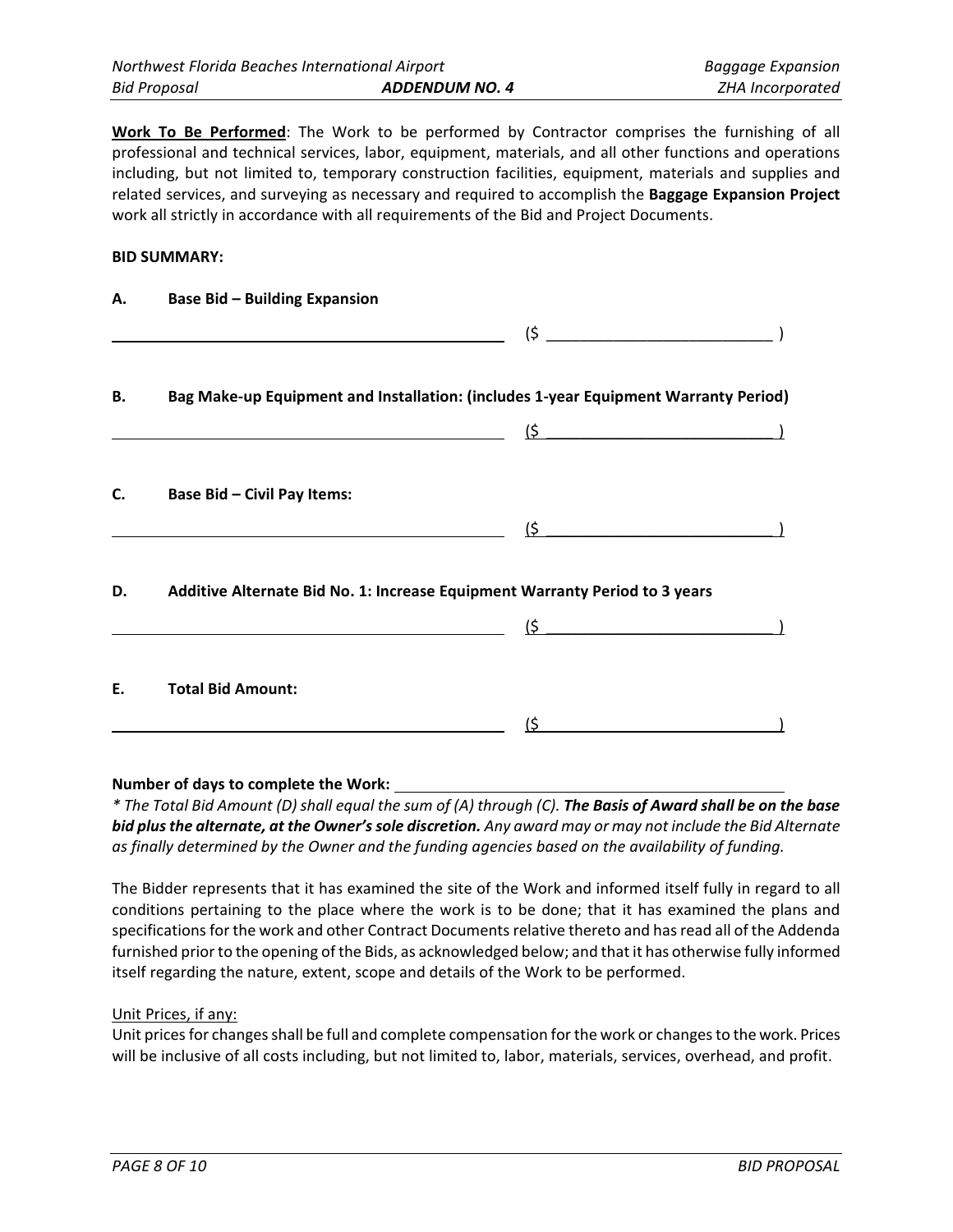Unit Pricing: (written pricing for areas noted per unit) Adjustments:

All prices are fixed for the duration of the Contract and are not subject to escalation for any cause. Payment of the Total Contract Price shall constitute full payment for performance of the Work and covers all costs of whatever nature incurred by Contractor in accomplishing the Work in accordance with the provisions of the Contract.

Contractor shall maintain all work in progress until it is accepted. Contractor shall repair, rework, or replace as necessary any work damaged or lost due to normal wear and tear, anticipated events, or conditions within its control. No separate payment shall be made for such maintenance costs which are deemed included in the original contract price. Any failure to maintain the Work shall be considered a defect in accordance with the General Conditions.

If provided with a Notice of Intent to Award the Contract by the Owner, the Bidder shall execute and deliver to the Owner all of the documents required by the Contract Documents, including but not limited to, the Addendum to the Agreement and the Performance and Payment Bonds in the form contained in the Contract Documents, furnish the required evidence of the specified insurance coverages, furnish all necessary permits, license, materials, equipment, machinery, maintenance, tools, apparatus, means of transportation and labor necessary to complete the Work.

Required Submittals: The following submittals are a prerequisite to the initial payment:

- 1. Contract Schedule,
- 2. Payment Securities,
- 3. Insurance Certificates,
- 4. Schedule of Values,
- 5. Maintenance Plan.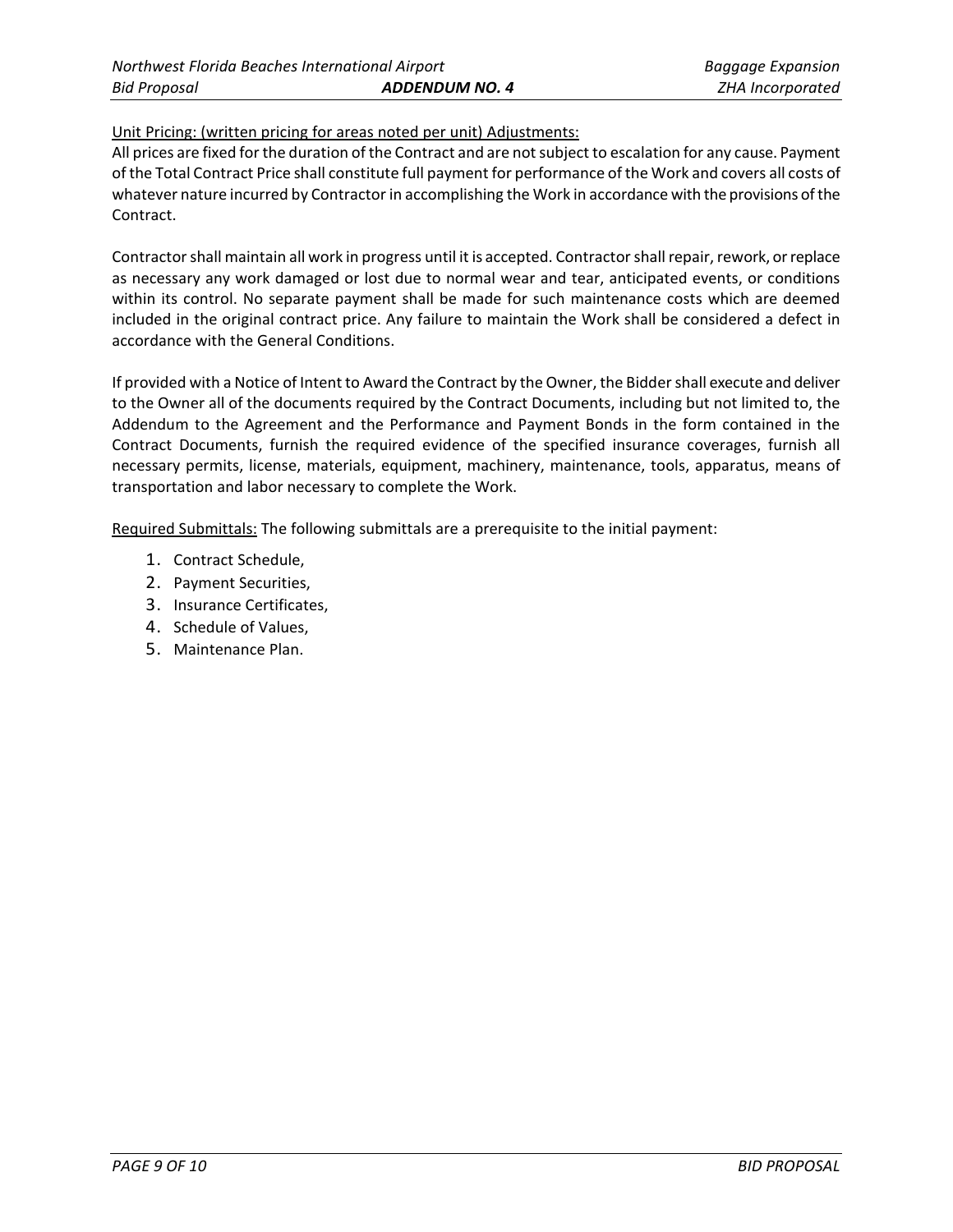Bidders' Representations: The undersigned Bidder proposes and agrees, if this Bid is accepted, to enter into an Agreement with Owner in the form included in the Bid and Project Documents; to complete all Work as specified or indicated in the Project Documents for the Contract Price and within the Contract Time indicated in the Agreement and in accordance with the Project Documents.

## SIGNATURE/EXECUTION

|                                                                                                   |                      | (Name of Bidder)           |
|---------------------------------------------------------------------------------------------------|----------------------|----------------------------|
|                                                                                                   |                      | (Authorized Signature)     |
|                                                                                                   |                      | (Title)                    |
|                                                                                                   |                      | (Mailing Address)          |
|                                                                                                   |                      | (City, State, Zip)         |
|                                                                                                   |                      | (Federal ID No. or SS No.) |
|                                                                                                   |                      |                            |
| PERSONALLY APPEARED BEFORE ME, the undersigned authority,                                         |                      |                            |
| (name of individual signing)                                                                      |                      |                            |
| Who, after first being sworn by me, affixed his/her signature in the space provided above on this |                      |                            |
|                                                                                                   |                      |                            |
|                                                                                                   |                      |                            |
| My Commission Expires: 1997 My Commission Expires:                                                | <b>Notary Public</b> |                            |
| <b>ATTACH BID FORMS</b>                                                                           |                      |                            |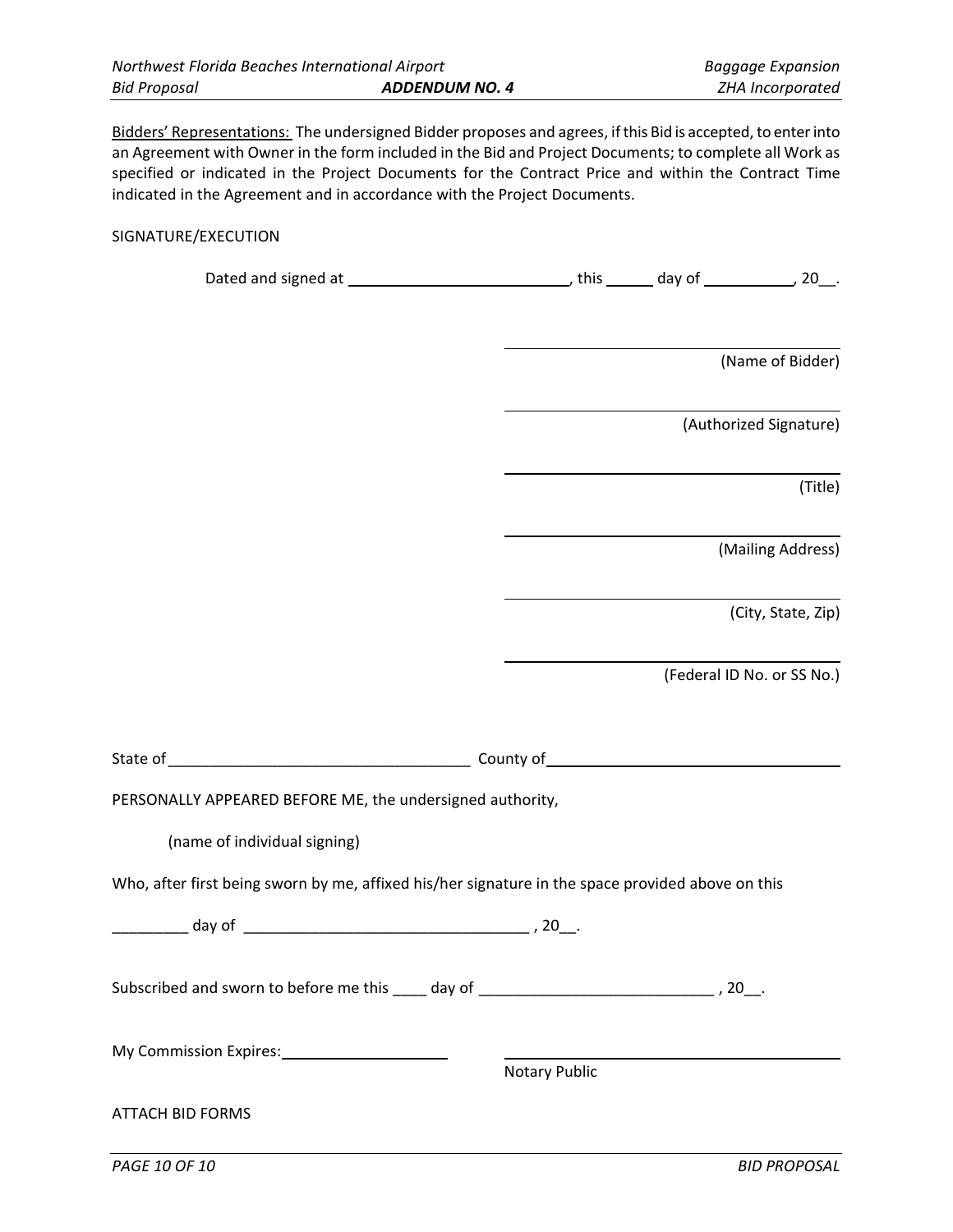# **DRAWINGS**

(under separate cover)